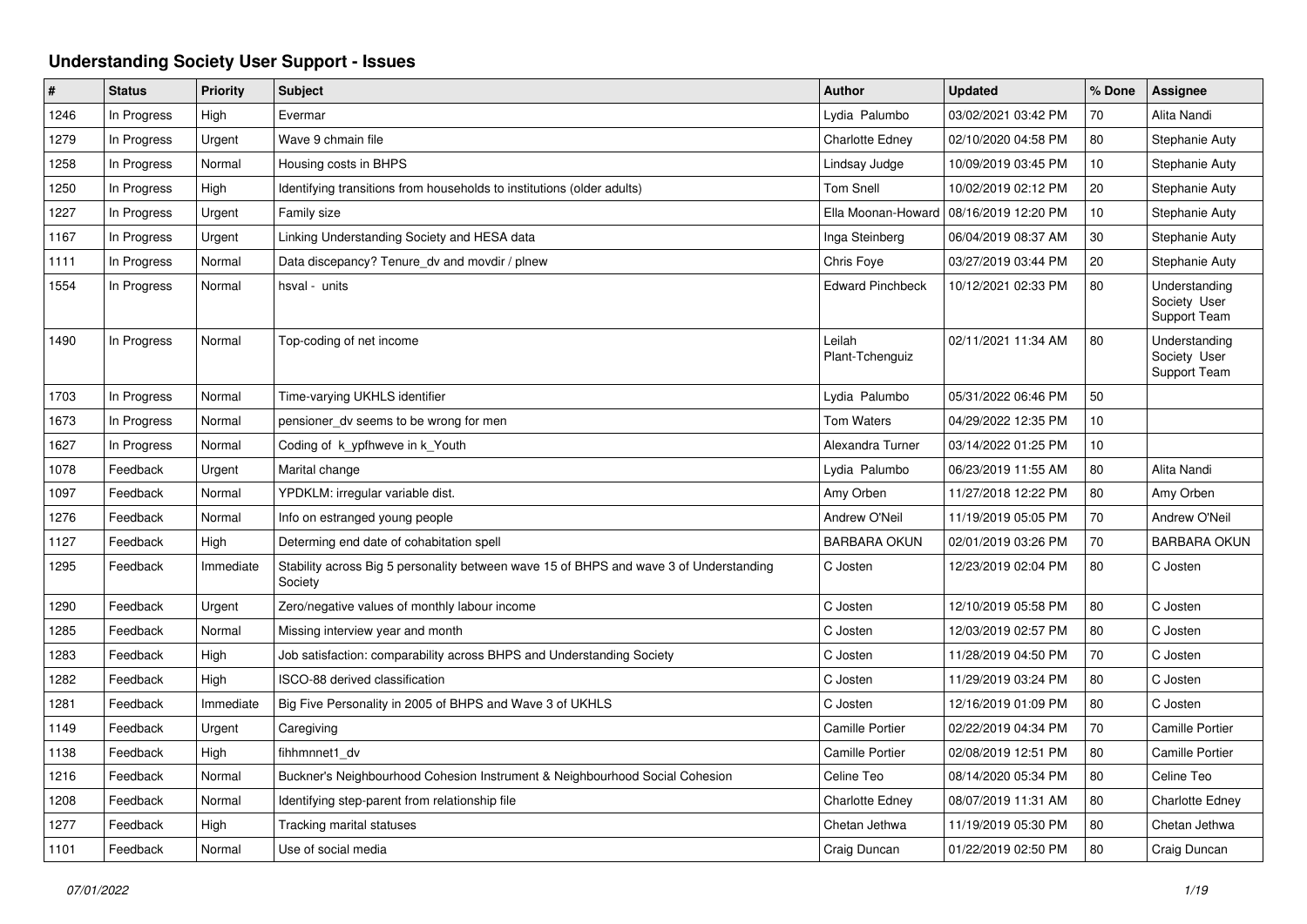| $\pmb{\#}$ | <b>Status</b> | <b>Priority</b> | Subject                                                                                                                                                 | <b>Author</b>             | <b>Updated</b>      | % Done | <b>Assignee</b>           |
|------------|---------------|-----------------|---------------------------------------------------------------------------------------------------------------------------------------------------------|---------------------------|---------------------|--------|---------------------------|
| 1158       | Feedback      | High            | On variables in entrepreneurship studies                                                                                                                | Daniel Okoli              | 03/15/2019 10:18 AM | 70     | Daniel Okoli              |
| 1218       | Feedback      | High            | job change since the previous survey                                                                                                                    | Daniel Tomlinson          | 08/14/2020 05:31 PM | 90     | Daniel Tomlinson          |
| 1256       | Feedback      | Normal          | questions re deaths and representativeness                                                                                                              | David Walsh               | 10/09/2019 03:42 PM | 70     | David Walsh               |
| 1206       | Feedback      | Normal          | Data linkage to NHS data                                                                                                                                | Eleanor Temple            | 08/07/2019 11:31 AM | 80     | Eleanor Temple            |
| 1718       | Feedback      | Normal          | Sexuor Access                                                                                                                                           | Evie Tabor                | 06/22/2022 12:28 PM | 90     | Evie Tabor                |
| 1186       | Feedback      | High            | <b>Ethnicity Data Inapplicable</b>                                                                                                                      | Freya Cook                | 04/23/2019 11:19 AM | 90     | Freya Cook                |
| 1141       | Feedback      | Normal          | Weighting                                                                                                                                               | Freya Cook                | 02/13/2019 05:23 PM | 70     | Freya Cook                |
| 1135       | Feedback      | High            | Wave 8 - Vote 8 - Northern Ireland                                                                                                                      | Frida Bowe                | 02/04/2019 05:07 PM | 80     | Frida Bowe                |
| 1134       | Feedback      | High            | Weights Northern Ireland                                                                                                                                | Frida Bowe                | 06/26/2019 08:57 AM | 70     | Frida Bowe                |
| 1254       | Feedback      | Normal          | alternative for a question                                                                                                                              | Georgina Martin           | 10/03/2019 05:24 PM | 80     | Georgina Martin           |
| 1180       | Feedback      | High            | BHPS + US harmonized measure of mental well-being                                                                                                       | Giorgio Piccitto          | 04/05/2019 11:34 PM | 80     | Giorgio Piccitto          |
| 1085       | Feedback      | Normal          | Inapplicable and missing data                                                                                                                           | Giorgio Piccitto          | 11/07/2018 05:30 PM | 70     | Giorgio Piccitto          |
| 1269       | Feedback      | Immediate       | Living with an ex                                                                                                                                       | Harvey Day                | 12/16/2019 01:09 PM | 80     | Harvey Day                |
| 1248       | Feedback      | Normal          | Longitudinal Weights- BHPS and UKHLS                                                                                                                    | Helen Burkhardt           | 10/22/2019 05:07 PM | 70     | Helen Burkhardt           |
| 1270       | Feedback      | Normal          | Weights and BHPS-Understanding Society data                                                                                                             | Ines Barreiros            | 11/12/2019 11:39 AM | 80     | Ines Barreiros            |
| 1137       | Feedback      | Urgent          | Field of Study Variable                                                                                                                                 | Inga Steinberg            | 02/20/2019 03:10 PM | 80     | Inga Steinberg            |
| 1175       | Feedback      | Normal          | Can the cross-sectional self-completion interview weight variable be used to estimate the real<br>population distribution at the Local Authority level? | Jing Shen                 | 08/14/2020 05:38 PM | 90     | Jing Shen                 |
| 1089       | Feedback      | Normal          | Does the data collection procedure of US fit the rule of randomization?                                                                                 | Jing Shen                 | 05/24/2019 12:47 PM | 70     | Jing Shen                 |
| 1147       | Feedback      | Normal          | Identification of members of household receiving care                                                                                                   | Jose Luis<br>Iparraguirre | 02/26/2019 11:23 AM | 60     | Jose Luis<br>Iparraguirre |
| 1223       | Feedback      | Normal          | Department for Work and Pensions (DWP) linked dataset release timeline & access                                                                         | Karen Arulsamy            | 03/02/2021 03:44 PM | 70     | Karen Arulsamy            |
| 1222       | Feedback      | Normal          | Self-reported employer size variable (jbsize)                                                                                                           | Karen Arulsamy            | 08/14/2020 05:30 PM | 50     | Karen Arulsamy            |
| 1209       | Feedback      | Normal          | Shared parenting arrangements                                                                                                                           | <b>Kirsty Budds</b>       | 07/04/2019 05:17 PM | 70     | <b>Kirsty Budds</b>       |
| 1268       | Feedback      | Normal          | Political Ideology                                                                                                                                      | Kristinn Mar              | 11/04/2019 06:52 PM | 60     | Kristinn Mar              |
| 1252       | Feedback      | Normal          | Youth survey subjective wellbeing questions                                                                                                             | Laura M                   | 03/02/2021 04:47 PM | 80     | Laura M                   |
| 1292       | Feedback      | Normal          | SF-12 Items                                                                                                                                             | Laura Spitaleri           | 12/12/2019 04:07 PM | 80     | Laura Spitaleri           |
| 1280       | Feedback      | Normal          | <b>ISCED</b>                                                                                                                                            | Laura Spitaleri           | 12/16/2019 01:08 PM | 80     | Laura Spitaleri           |
| 1145       | Feedback      | Normal          | disdif and health variables                                                                                                                             | Lea Samek                 | 02/25/2019 06:47 PM | 60     | Lea Samek                 |
| 1098       | Feedback      | Urgent          | Consulting                                                                                                                                              | Leonardo Nunez            | 11/27/2018 10:35 AM | 70     | Leonardo Nunez            |
| 1271       | Feedback      | Normal          | Individual weights of those whose household questionnaires are not available                                                                            | Louise Luo                | 11/20/2019 02:56 PM | 80     | Louise Luo                |
| 1243       | Feedback      | Normal          | longitudinal weighting adjustment for nonresponse since the last wave                                                                                   | Louise Luo                | 10/04/2019 05:27 PM | 60     | Louise Luo                |
| 1161       | Feedback      | Urgent          | Medication query                                                                                                                                        | Luke Barry                | 03/14/2019 01:24 PM | 80     | Luke Barry                |
| 1129       | Feedback      | Immediate       | fimnlabgrs                                                                                                                                              | Lydia Palumbo             | 02/01/2019 09:54 AM | 80     | Lydia Palumbo             |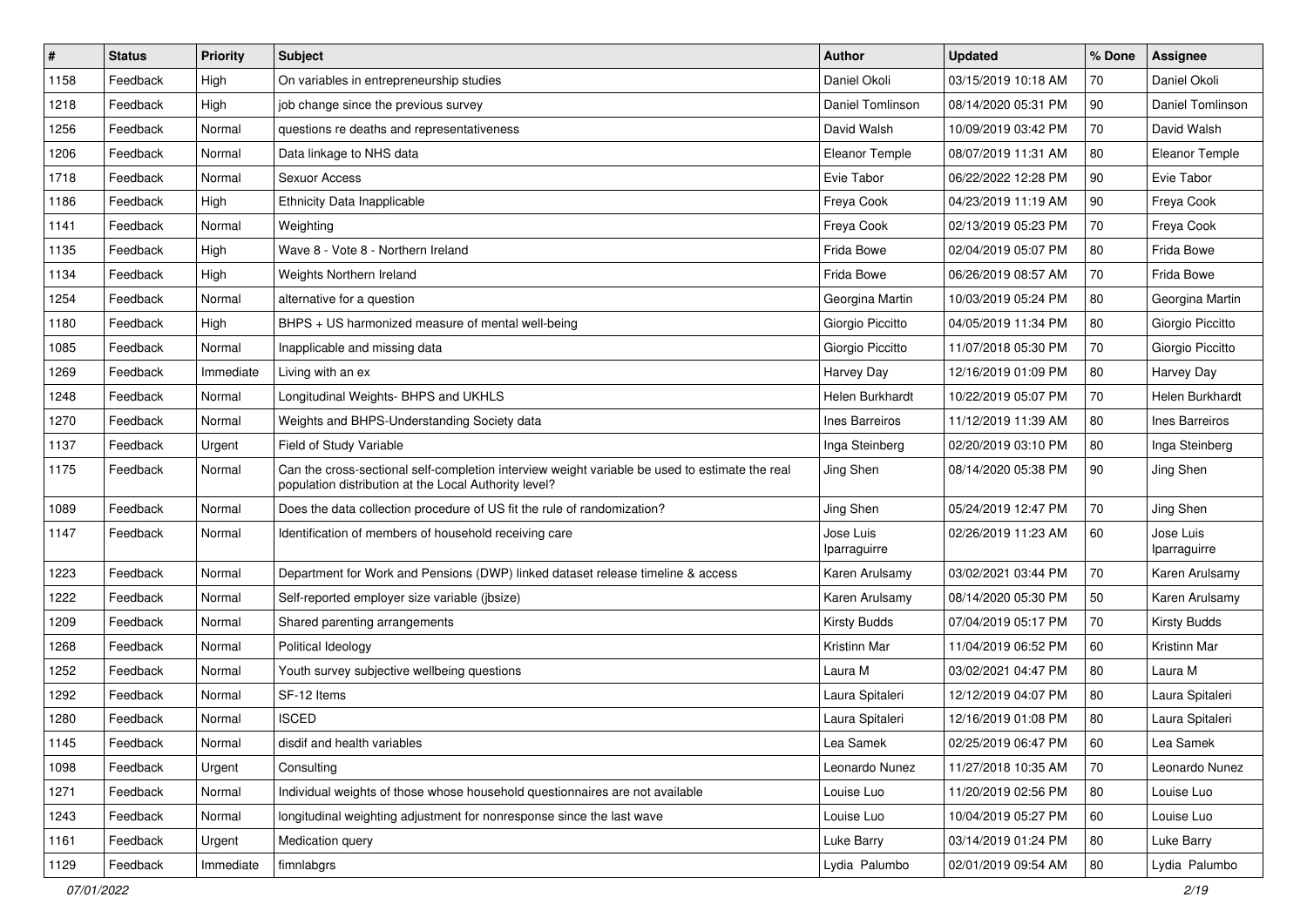| $\sharp$ | <b>Status</b> | <b>Priority</b> | <b>Subject</b>                                                                         | <b>Author</b>             | <b>Updated</b>                            | % Done | Assignee                  |
|----------|---------------|-----------------|----------------------------------------------------------------------------------------|---------------------------|-------------------------------------------|--------|---------------------------|
| 1099     | Feedback      | High            | Non coresidential relationships                                                        | Lydia Palumbo             | 11/28/2018 07:58 AM                       | 70     | Lydia Palumbo             |
| 1084     | Feedback      | Normal          | Financial situation                                                                    | Lydia Palumbo             | 04/13/2020 03:04 PM                       | 80     | Lydia Palumbo             |
| 1077     | Feedback      | Normal          | Variable on country of birth                                                           | Lydia Palumbo             | 11/12/2018 05:27 PM                       | 80     | Lydia Palumbo             |
| 1156     | Feedback      | High            | Fertility History and birth events                                                     | Maddalena Ronchi          | 03/18/2019 11:47 AM                       | 80     | Maddalena Ronchi          |
| 1191     | Feedback      | Normal          | Availability of requested variables                                                    | Mandy Meijer              | 05/14/2019 03:39 PM                       | 60     | Mandy Meijer              |
| 1207     | Feedback      | Normal          | Weighting and state benefits                                                           | <b>Marcus McPhillips</b>  | 08/07/2019 11:30 AM                       | 70     | <b>Marcus McPhillips</b>  |
| 1187     | Feedback      | Normal          | Is it possible to identify contributory and income-based JSA                           | Margherita Bussi          | 04/23/2019 11:55 AM                       | 80     | Margherita Bussi          |
| 1245     | Feedback      | High            | Weighting                                                                              | Marina Fernandez<br>Reino | 09/23/2019 11:16 AM                       | 80     | Marina Fernandez<br>Reino |
| 1251     | Feedback      | Normal          | Identifying country of birth                                                           | Matt F                    | 10/01/2019 04:20 PM                       | 80     | Matt F                    |
| 1083     | Feedback      | Normal          | Subjective Well-Being Data                                                             | <b>Micah Kaats</b>        | 11/15/2018 09:17 AM                       | 80     | Micah Kaats               |
| 1274     | Feedback      | Normal          | Polygenic Scores                                                                       | Michael Lebenbaum         | 11/14/2019 11:07 AM                       | 80     | Michael<br>Lebenbaum      |
| 1164     | Feedback      | Normal          | job classification                                                                     | Michela Vecchi            | 03/20/2019 02:33 PM                       | 80     | Michela Vecchi            |
| 1291     | Feedback      | Normal          | Measurement error in savings data                                                      | Mihai Codreanu            | 12/10/2019 06:17 PM                       | $70\,$ | Mihai Codreanu            |
| 1157     | Feedback      | Normal          | Missing variable: a_nbrsnci_dv (Buckner's Neighbourhood Cohesion Instrument)           | Mike Thomas               | 03/08/2019 04:20 PM                       | 80     | Mike Thomas               |
| 1261     | Feedback      | Urgent          | Energy use data                                                                        | Munyaradzi<br>Kucherera   | 10/22/2019 04:42 PM                       | 80     | Munyaradzi<br>Kucherera   |
| 1151     | Feedback      | Normal          | Carrying forward variables across waves, creating 'how long lived at address' variable | Natasha Codiroli          | 03/15/2019 10:42 AM                       | 70     | Natasha Codiroli          |
| 1297     | Feedback      | Normal          | Household meat consumption                                                             | Neha Deopa                | 01/14/2020 05:52 PM                       | 80     | Neha Deopa                |
| 1152     | Feedback      | Urgent          | Coding of x jbxpcha in Waves 6 and 8                                                   | Nhlanhla Ndebele          | 03/20/2019 05:13 PM                       | 80     | Nhlanhla Ndebele          |
| 1110     | Feedback      | Urgent          | Uprating Wages for Inflation                                                           | Nhlanhla Ndebele          | 12/13/2018 11:55 AM                       | 70     | Nhlanhla Ndebele          |
| 1700     | Feedback      | Normal          | Interview timing                                                                       | Nils Braakmann            | 05/16/2022 12:06 PM                       | 80     | Nils Braakmann            |
| 1294     | Feedback      | Normal          | Universe of school variable                                                            | Nurfatima Jandarova       | 12/17/2019 03:50 PM                       | 80     | Nurfatima<br>Jandarova    |
| 1240     | Feedback      | Normal          | School codes                                                                           | Nurfatima Jandarova       | 09/17/2019 03:43 PM                       | 90     | Nurfatima<br>Jandarova    |
| 1217     | Feedback      | Normal          | BHPS and UKHLS weights                                                                 |                           | Nurfatima Jandarova   08/07/2019 11:28 AM | 70     | Nurfatima<br>Jandarova    |
| 1148     | Feedback      | Normal          | Geographic information                                                                 |                           | Nurfatima Jandarova   03/01/2019 04:14 PM | 80     | Nurfatima<br>Jandarova    |
| 1143     | Feedback      | Normal          | Derived interview and demographic characteristics                                      | Nurfatima Jandarova       | 03/20/2019 05:50 PM                       | 80     | Nurfatima<br>Jandarova    |
| 1139     | Feedback      | Normal          | Polytechnic vs university degree                                                       | Nurfatima Jandarova       | 03/01/2019 10:05 AM                       | 80     | Nurfatima<br>Jandarova    |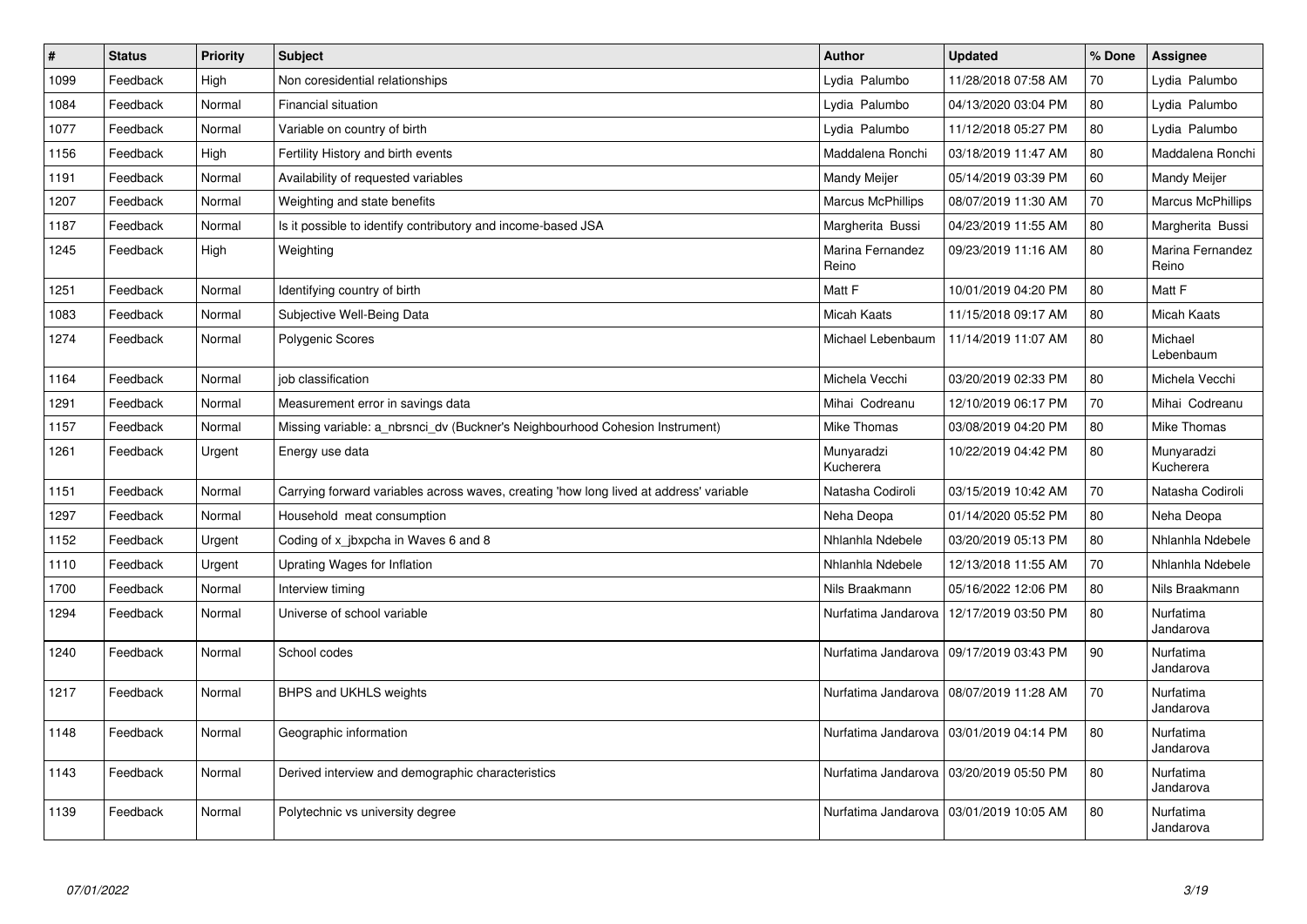| $\vert$ # | <b>Status</b> | <b>Priority</b> | Subject                                                              | <b>Author</b>                | <b>Updated</b>      | % Done | <b>Assignee</b>              |
|-----------|---------------|-----------------|----------------------------------------------------------------------|------------------------------|---------------------|--------|------------------------------|
| 1173      | Feedback      | Immediate       | Clustering                                                           | OLAYIWOLA<br><b>OLADIRAN</b> | 04/02/2019 10:54 AM | 90     | OLAYIWOLA<br><b>OLADIRAN</b> |
| 1169      | Feedback      | Urgent          | Micro-level locational data                                          | OLAYIWOLA<br>OLADIRAN        | 06/04/2019 08:38 AM | 80     | OLAYIWOLA<br>OLADIRAN        |
| 1121      | Feedback      | Immediate       | Variable "plbornc" vs "plbornc_all                                   | OLAYIWOLA<br>OLADIRAN        | 03/20/2019 05:58 PM | 80     | OLAYIWOLA<br>OLADIRAN        |
| 1104      | Feedback      | Urgent          | Variable "plbornc"                                                   | OLAYIWOLA<br>OLADIRAN        | 12/13/2018 02:51 PM | 80     | <b>OLAYIWOLA</b><br>OLADIRAN |
| 1088      | Feedback      | Immediate       | More information on variable "plbornc"                               | OLAYIWOLA<br>OLADIRAN        | 11/07/2018 05:46 PM | $70\,$ | OLAYIWOLA<br>OLADIRAN        |
| 1236      | Feedback      | Normal          | Variable defining month of sample issue                              | Oarabile Molaodi             | 09/20/2019 10:07 PM | 80     | Oarabile Molaodi             |
| 1705      | Feedback      | Normal          | Longitudinal Weighting of UKHLS Data in MLwiN                        | Sue Easton                   | 06/08/2022 03:50 PM | 80     | Olena Kaminska               |
| 1698      | Feedback      | Normal          | Weights for Waves 1-11 (CS and Longitudinal)                         | Rowan Isaaks                 | 05/16/2022 11:46 AM | 80     | Olena Kaminska               |
| 1696      | Feedback      | Normal          | random effects logistic regression models and weighting              | Zohra<br>Ansari-Thomas       | 05/11/2022 12:12 PM | 80     | Olena Kaminska               |
| 1667      | Feedback      | Normal          | Youth self completion longitudinal weight with non-monotone response | jennie parnham               | 04/27/2022 12:11 PM | 80     | Olena Kaminska               |
| 1273      | Feedback      | High            | Weights_considering survey complex structure?                        | Lydia Palumbo                | 12/23/2019 02:38 PM | 80     | Olena Kaminska               |
| 1253      | Feedback      | Normal          | Selecting correct weights                                            | Nurfatima Jandarova          | 01/30/2020 04:50 PM | 80     | Olena Kaminska               |
| 1225      | Feedback      | Urgent          | Definition of partially productive interview                         | Olga Maslovskaya             | 08/08/2019 03:50 PM | 80     | Olga Maslovskaya             |
| 1146      | Feedback      | Urgent          | Understanding Society Wave 8 Interview dates/times data              | Olga Maslovskaya             | 03/20/2019 05:38 PM | 80     | Olga Maslovskaya             |
| 1114      | Feedback      | Normal          | Tracking health conditions                                           | Paul Downward                | 12/17/2018 03:21 PM | 80     | Paul Downward                |
| 1093      | Feedback      | Normal          | Mortality and attrition                                              | Per-Ola Sundin               | 11/21/2018 03:43 PM | 70     | Per-Ola Sundin               |
| 1086      | Feedback      | Normal          | Biomarker serum creatinine                                           | Per-Ola Sundin               | 11/07/2018 05:34 PM | 70     | Per-Ola Sundin               |
| 1126      | Feedback      | Normal          | Who owns vehicle                                                     | Rafael Maldonado             | 01/21/2019 02:25 PM | 80     | Rafael Maldonado             |
| 1182      | Feedback      | Normal          | Pooling data for analysis by calendar year                           | Rebecca Benson               | 04/19/2019 11:33 AM | 70     | Rebecca Benson               |
| 1095      | Feedback      | High            | question about sample sizes                                          | <b>Richard Norrie</b>        | 11/26/2018 05:26 PM | 80     | <b>Richard Norrie</b>        |
| 1130      | Feedback      | Normal          | risk items innovation sample waves 6 and 7                           | Rui Mata                     | 02/01/2019 03:38 PM | 80     | Rui Mata                     |
| 1198      | Feedback      | Normal          | Weighting data Wave 8 h_indresp                                      | Sarah H                      | 03/02/2021 03:47 PM | 80     | Sarah H                      |
| 1194      | Feedback      | Normal          | h jbfxuse9                                                           | Sarah H                      | 03/02/2021 03:49 PM | 90     | Sarah H                      |
| 1192      | Feedback      | Normal          | Caring for a Child                                                   | Sarah H                      | 05/16/2019 11:27 AM | 70     | Sarah H                      |
| 1102      | Feedback      | High            | Type of further education (variable: FETYPE) inapplicable            | Simon De Ferm                | 12/03/2018 04:01 PM | 60     | Simon De Ferm                |
| 1220      | Feedback      | Normal          | Loneliness                                                           | Sofi Nickson                 | 08/14/2020 05:30 PM | 80     | Sofi Nickson                 |
| 1204      | Feedback      | Normal          | UKHLS zero weight in panel data                                      | Sook Kim                     | 08/07/2019 11:32 AM | 80     | Sook Kim                     |
| 1199      | Feedback      | Normal          | UKHLS higher education data linkage                                  | Sook Kim                     | 06/12/2019 12:32 PM | 80     | Sook Kim                     |
| 1710      | Feedback      | Normal          | Variable for current health status?                                  | <b>Tera Allas</b>            | 06/08/2022 09:19 AM | 80     | Tera Allas                   |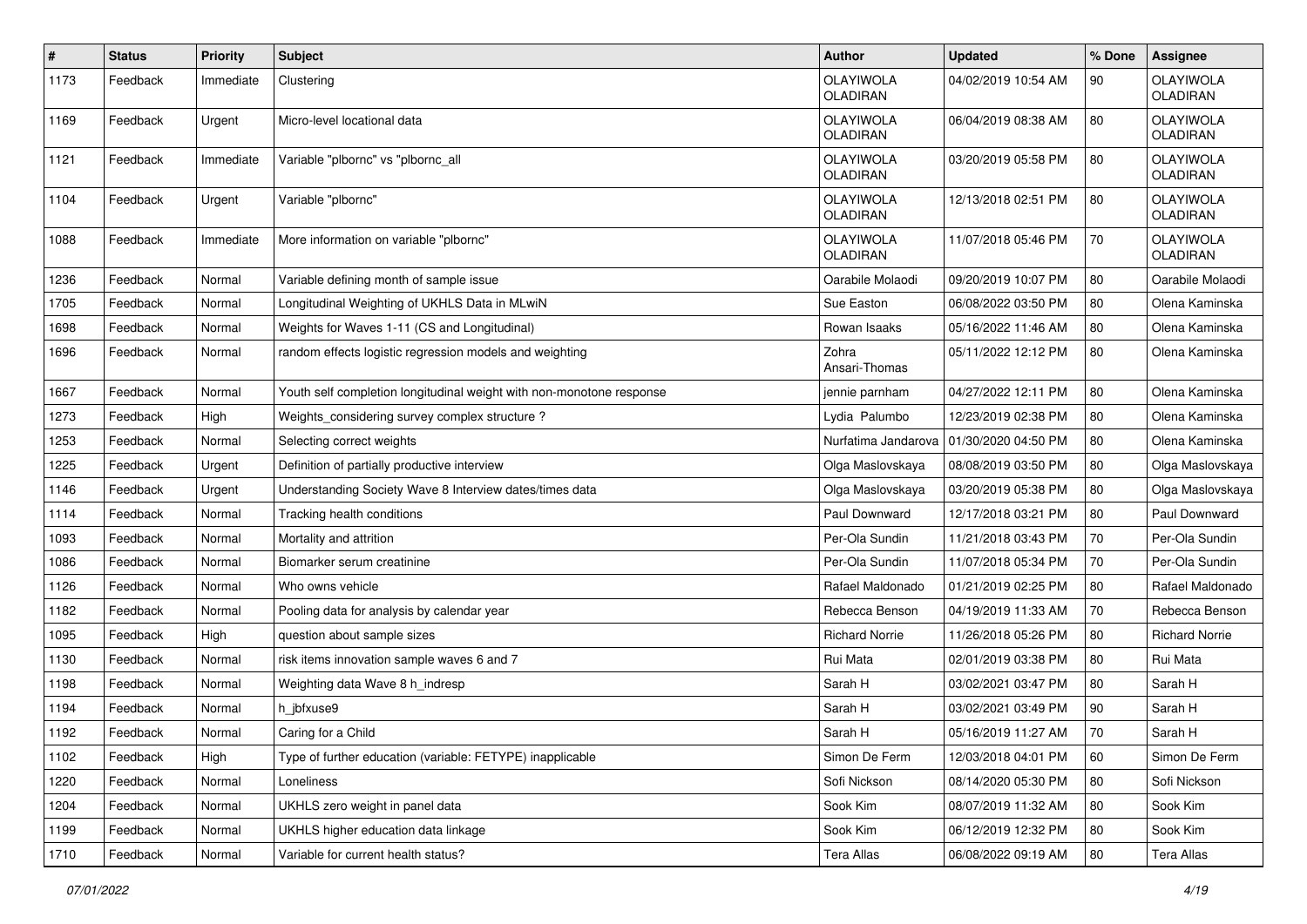| #    | <b>Status</b> | <b>Priority</b> | <b>Subject</b>                                                                   | Author                        | <b>Updated</b>      | % Done | <b>Assignee</b>                               |
|------|---------------|-----------------|----------------------------------------------------------------------------------|-------------------------------|---------------------|--------|-----------------------------------------------|
| 1693 | Feedback      | Normal          | household data                                                                   | <b>Thanos Verousis</b>        | 05/03/2022 12:53 PM | 80     | <b>Thanos Verousis</b>                        |
| 1125 | Feedback      | High            | Weighting problem                                                                | Theodora Kokosi               | 01/11/2019 10:50 PM | 80     | Theodora Kokosi                               |
| 1082 | Feedback      | Normal          | House details in youth or adult datasets                                         | Theodora Kokosi               | 11/05/2018 10:53 AM | 70     | Theodora Kokosi                               |
| 1265 | Feedback      | Normal          | Variable storage types changing from wave to wave                                | <b>Tom Waters</b>             | 10/25/2019 12:32 PM | 80     | <b>Tom Waters</b>                             |
| 1711 | Feedback      | Normal          | Identifying care home residents                                                  | <b>Jack Elliott</b>           | 06/22/2022 02:35 PM | 90     | Understanding<br>Society User<br>Support Team |
| 1707 | Feedback      | Normal          | mvyr - Year Moved To Current Address                                             | Caroline Kienast von<br>Einem | 05/31/2022 11:49 AM | 80     | Understanding<br>Society User<br>Support Team |
| 1706 | Feedback      | Normal          | International Socio-Economic Index for class from ISCO-88 codes                  | George Bolton                 | 05/31/2022 06:45 PM | 80     | Understanding<br>Society User<br>Support Team |
| 1699 | Feedback      | Normal          | BHPS - UKHLS self-completion weight                                              | Rebeka Balogh                 | 05/20/2022 05:17 PM | 100    | Understanding<br>Society User<br>Support Team |
| 1687 | Feedback      | High            | Query about Likert variable in ca_indresp_w                                      | Eman Akbar                    | 04/21/2022 09:01 PM | 100    | Understanding<br>Society User<br>Support Team |
| 1686 | Feedback      | Normal          | New diabetes diagnoses in UKHLS wave 10                                          | Amy Clair                     | 05/03/2022 10:41 AM | 50     | Understanding<br>Society User<br>Support Team |
| 1676 | Feedback      | Normal          | Youth self-esteem measure                                                        | Marie Mueller                 | 05/04/2022 01:55 PM | 50     | Understanding<br>Society User<br>Support Team |
| 1657 | Feedback      | High            | Identifying parents of under 5-year-olds                                         | Junzhao Shi                   | 02/10/2022 01:03 PM | 50     | Understanding<br>Society User<br>Support Team |
| 1654 | Feedback      | Normal          | Looking for motherhood status variables                                          | amwaj abugamza                | 02/08/2022 02:55 PM | 50     | Understanding<br>Society User<br>Support Team |
| 1650 | Feedback      | Normal          | yp2uni missing/inapplicable/don't know categories                                | Alessandro Ferrara            | 04/12/2022 05:51 PM | 50     | Understanding<br>Society User<br>Support Team |
| 1647 | Feedback      | Normal          | Filter issues of "vote7"                                                         | Sebastian Jungkunz            | 02/08/2022 02:48 PM | 50     | Understanding<br>Society User<br>Support Team |
| 1635 | Feedback      | Normal          | Scotland – all UKLHS participants who completed secondary education in Scotland? | Yulia Anopa                   | 01/24/2022 11:08 AM | 80     | Understanding<br>Society User<br>Support Team |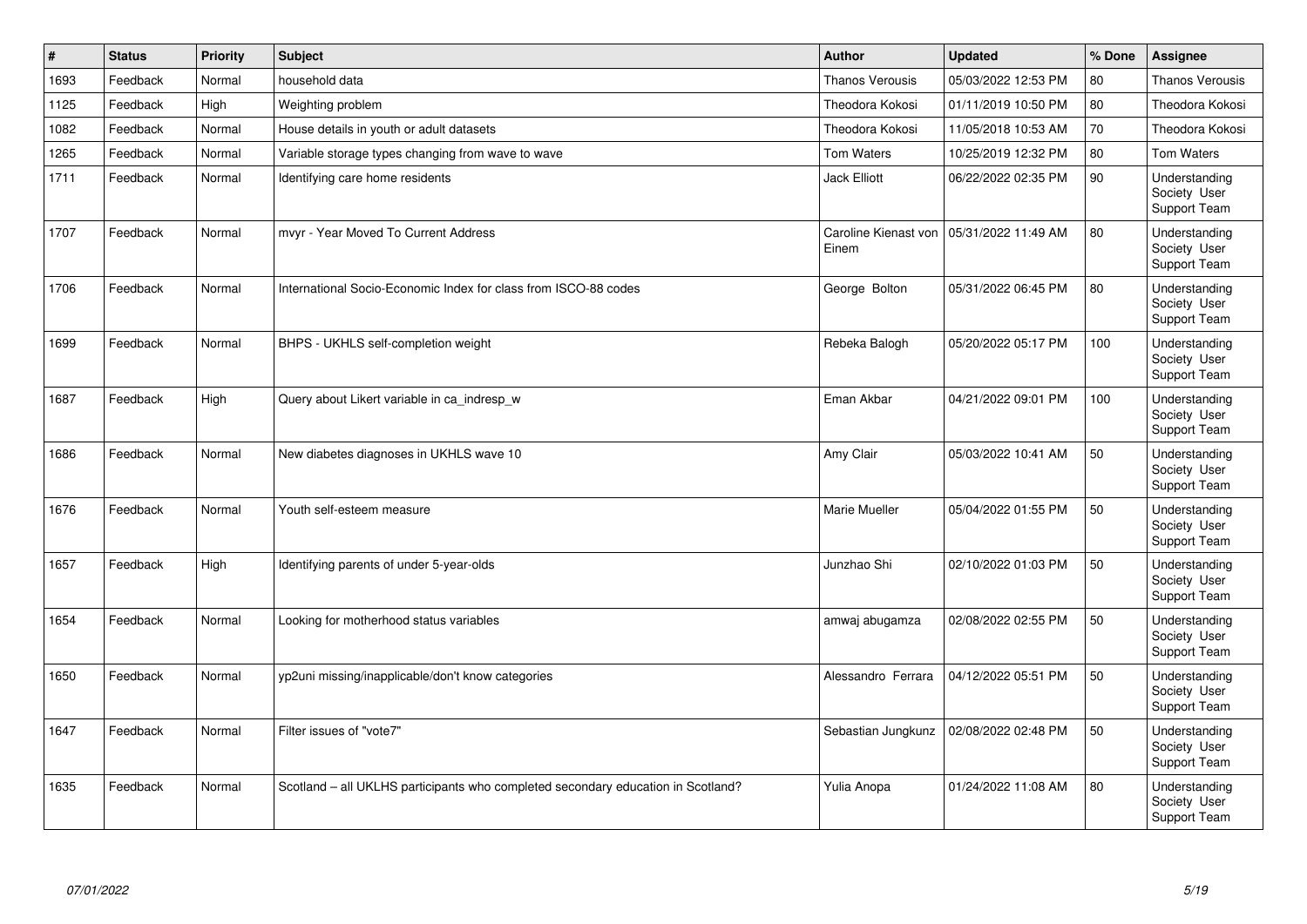| #    | <b>Status</b> | <b>Priority</b> | <b>Subject</b>                                                           | <b>Author</b>         | <b>Updated</b>                           | % Done | <b>Assignee</b>                               |
|------|---------------|-----------------|--------------------------------------------------------------------------|-----------------------|------------------------------------------|--------|-----------------------------------------------|
| 1629 | Feedback      | Urgent          | Merging Variable vote 7                                                  | Jan Heinicke          | 01/14/2022 11:30 AM                      | 50     | Understanding<br>Society User<br>Support Team |
| 1625 | Feedback      | Normal          | What is the value label of the value 56 in ethn dv?                      | Md Mushtahid<br>Salam | 01/10/2022 10:12 AM                      | 80     | Understanding<br>Society User<br>Support Team |
| 1422 | Feedback      | Normal          | furlough in Covid-19 Study                                               | Darja Reuschke        | 10/13/2021 10:16 AM                      | 80     | Understanding<br>Society User<br>Support Team |
| 1195 | Feedback      | Normal          | Merging data                                                             |                       | Veruska Oppedisano   05/29/2019 04:55 PM | 80     | Veruska<br>Oppedisano                         |
| 775  | Feedback      | Normal          | Nurse interviewer ID number 9999                                         | Fiona Pashazadeh      | 11/22/2017 11:20 PM                      | 90     | Victoria Nolan                                |
| 1288 | Feedback      | High            | Overtime variables                                                       | Xavier Castelino      | 12/05/2019 07:12 PM                      | 80     | Xavier Castelino                              |
| 1287 | Feedback      | High            | Inapplicable observations                                                | Xavier Castelino      | 12/05/2019 07:36 PM                      | 60     | Xavier Castelino                              |
| 1262 | Feedback      | Normal          | Index of multiple deprivation                                            | Xavier Castelino      | 10/21/2019 10:40 AM                      | 90     | Xavier Castelino                              |
| 1255 | Feedback      | Urgent          | Religion data                                                            | Xavier Castelino      | 10/04/2019 03:10 PM                      | 70     | Xavier Castelino                              |
| 1300 | Feedback      | High            | reason for leaving job for self-employment                               | Xiaowei Xu            | 09/03/2020 01:14 PM                      | 90     | Xiaowei Xu                                    |
| 1120 | Feedback      | Normal          | Identification of child in the chmain dta within the third wave of UKHLS | Yanan Zhang           | 08/14/2020 05:36 PM                      | 80     | Yanan Zhang                                   |
| 1119 | Feedback      | Normal          | fiseq bh and pidp are not unique in the income dataset                   | Yanan Zhang           | 01/09/2019 05:34 PM                      | 80     | Yanan Zhang                                   |
| 1047 | Feedback      | Normal          | Weights                                                                  | Yuliya Kazakova       | 12/21/2018 10:30 PM                      | 80     | Yuliya Kazakova                               |
| 1181 | Feedback      | High            | Merging general health variables                                         | erica holt-white      | 08/14/2020 05:37 PM                      | 50     | erica holt-white                              |
| 1179 | Feedback      | High            | EQ-5D-5L                                                                 | erica holt-white      | 04/02/2019 02:25 PM                      | 70     | erica holt-white                              |
| 1176 | Feedback      | High            | Merging a set of variables to wave 1                                     | erica holt-white      | 03/31/2019 03:26 PM                      | 80     | erica holt-white                              |
| 1170 | Feedback      | High            | Self reported health                                                     | erica holt-white      | 03/22/2019 08:39 PM                      | 70     | erica holt-white                              |
| 1197 | Feedback      | Normal          | inapplicable' category for jbft_dv variable                              | fabiana macor         | 06/12/2019 11:48 AM                      | 70     | fabiana macor                                 |
| 1174 | Feedback      | Urgent          | Creating reliable fertility history variables - UKHLS waves 1-8          | fabiana macor         | 04/01/2019 07:18 PM                      | 80     | fabiana macor                                 |
| 1160 | Feedback      | Urgent          | sample size - households in NI in latest wave                            | gillian young         | 03/14/2019 01:22 PM                      | 80     | gillian young                                 |
| 1719 | Feedback      | High            | Several inconsistencies for birthy and also mastat                       | Lydia Palumbo         | 06/29/2022 12:32 PM                      | 80     |                                               |
| 1717 | Feedback      | Normal          | vote8 variable election coverage                                         | Leonard Mussler       | 06/24/2022 05:29 PM                      | 90     |                                               |
| 1716 | Feedback      | High            | constituency level data                                                  | huihui song           | 06/14/2022 06:57 PM                      | 80     |                                               |
| 1714 | Feedback      | Normal          | Merge the COVID19 survey waves                                           | amwaj abugamza        | 06/10/2022 05:03 PM                      | 100    |                                               |
| 1713 | Feedback      | High            | fiyrl variable                                                           | Césarine Boinet       | 06/08/2022 06:43 PM                      | 70     |                                               |
| 1712 | Feedback      | Normal          | Linking waves                                                            | amwaj abugamza        | 06/10/2022 05:13 PM                      | 100    |                                               |
| 1709 | Feedback      | Normal          | Self-completion questionnaire during Covid-19                            | Nico Seifert          | 06/07/2022 12:57 PM                      | 80     |                                               |
| 1708 | Feedback      | Normal          | Usual and last pay - question on imputation and missing values           | Rebeka Balogh         | 06/15/2022 01:07 PM                      | 80     |                                               |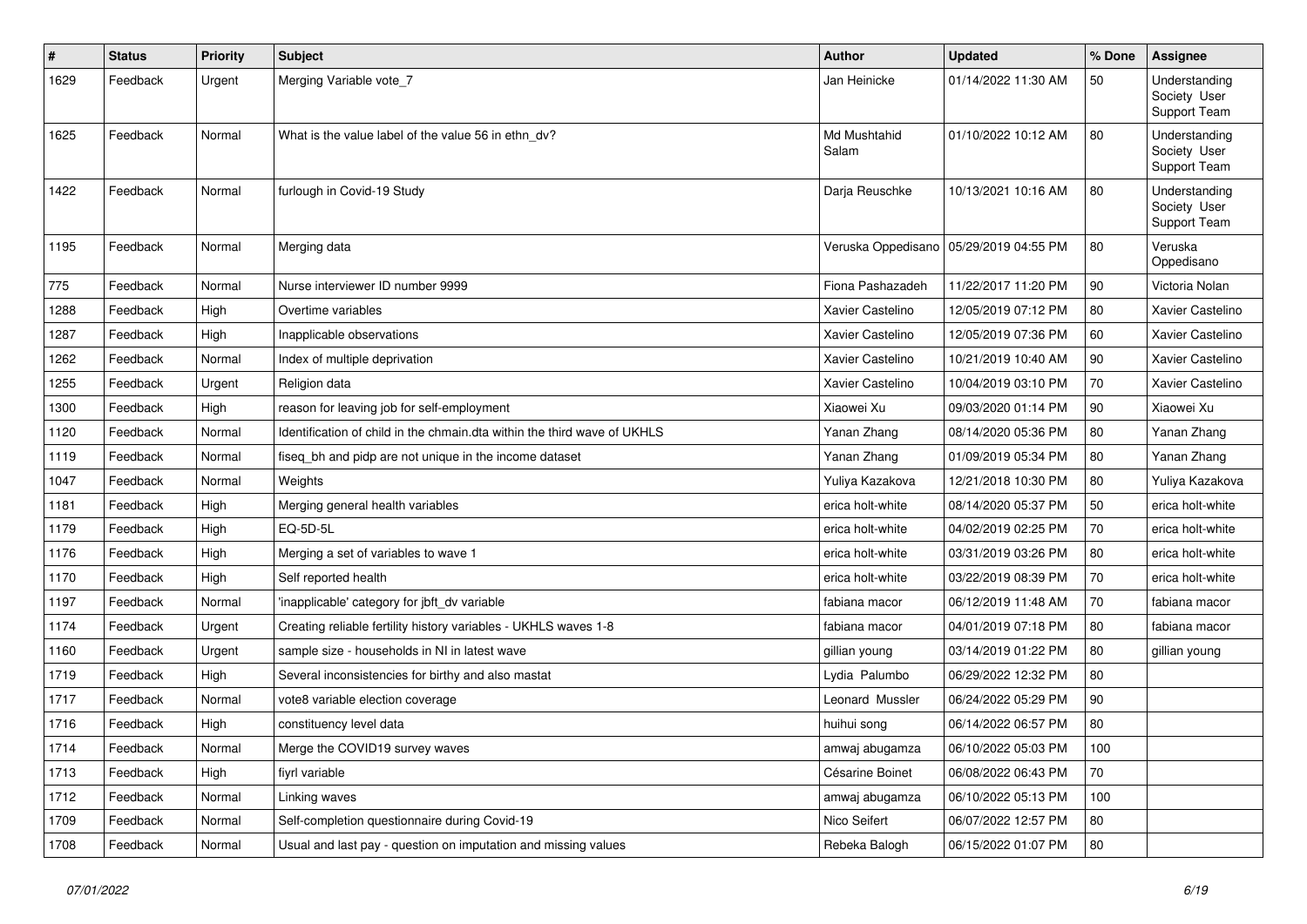| $\pmb{\#}$ | <b>Status</b> | <b>Priority</b> | Subject                                                                                    | <b>Author</b>             | <b>Updated</b>      | % Done | Assignee         |
|------------|---------------|-----------------|--------------------------------------------------------------------------------------------|---------------------------|---------------------|--------|------------------|
| 1704       | Feedback      | Normal          | Representative Counts of Migration Moves                                                   | Morgan Ward               | 05/27/2022 10:18 AM | 80     |                  |
| 1702       | Feedback      | Normal          | Wave 4 GHQ scores                                                                          | Emily Humphreys           | 06/23/2022 03:04 PM | 50     |                  |
| 1701       | Feedback      | Normal          | Problems with latest release                                                               | Lydia Palumbo             | 05/31/2022 06:49 PM | 100    |                  |
| 1695       | Feedback      | High            | Intimate Partner Violence Related Measure                                                  | Rachel Tisi               | 05/10/2022 04:07 AM | 80     |                  |
| 1694       | Feedback      | Normal          | Question on meaning ivfio                                                                  | Lydia Palumbo             | 05/11/2022 12:03 PM | 80     |                  |
| 1691       | Feedback      | Urgent          | Combining BHPS with US, as well as match children to parents across waves                  | Viktoria<br>Ancher-Jensen | 05/10/2022 04:11 AM | 50     |                  |
| 1689       | Feedback      | Normal          | Matching Spouses data across waves                                                         | Laura Bryce               | 04/27/2022 05:50 PM | 80     |                  |
| 1688       | Feedback      | Normal          | Linkage Query                                                                              | Brenda Hayanga            | 05/25/2022 09:46 AM | 50     |                  |
| 1648       | Feedback      | High            | Help with linking data across two waves                                                    | <b>FATHIA Ali</b>         | 02/07/2022 12:12 PM | 50     |                  |
| 1645       | Feedback      | Normal          | How to Deal with Missingness in Health Variables Over Time                                 | Sue Easton                | 01/31/2022 04:01 PM | 50     |                  |
| 1643       | Feedback      | Normal          | Employment history for different samples                                                   | Rebeka Balogh             | 01/31/2022 09:46 AM | 50     |                  |
| 1640       | Feedback      | Normal          | Onward Social Fabric Index and Understanding Society Wave                                  | Luke Stanley              | 01/26/2022 04:50 PM | 80     |                  |
| 1638       | Feedback      | Normal          | w_fimnlabnet_dv                                                                            | <b>ISHA GUPTA</b>         | 01/26/2022 06:40 PM | 80     |                  |
| 1637       | Feedback      | Normal          | Religion in Covid survey                                                                   | Samir<br>Sweida-Metwally  | 01/26/2022 06:45 PM | 80     |                  |
| 1636       | Feedback      | High            | Empstat wave 5                                                                             | <b>ISHA GUPTA</b>         | 01/24/2022 11:21 AM | 80     |                  |
| 1633       | Feedback      | Normal          | Query regarding measurement of food poverty in UKLHS mainstage questionnaire               | Rachel Loopstra           | 01/21/2022 12:35 PM | 80     |                  |
| 1631       | Feedback      | Normal          | Consistencies across gross and net income in BHPS and USoc                                 | Marek Rojicek             | 04/20/2022 06:07 AM | 80     |                  |
| 1628       | Feedback      | Normal          | data and documentation not matching up (jbsoc variable)                                    | Ruth Boardman             | 01/12/2022 02:15 PM | 50     |                  |
| 1626       | Feedback      | Normal          | Who is the respondent parent - SDQ                                                         | Michaela Kyclova          | 01/19/2022 08:27 PM | 80     |                  |
| 1603       | Feedback      | Normal          | pasoc00_cc does not permit international comparisons bc ambigious correspondence to isco88 | Daniel Graeber            | 11/05/2021 09:24 AM | 50     |                  |
| 1242       | Feedback      | Normal          | Data inquiry - BHPS - Month of birth of first child.                                       | Anonymous                 | 09/13/2019 10:24 AM | 100    |                  |
| 1081       | Feedback      | High            | Youth and individual respondents datasets - merging info                                   | Theodora Kokosi           | 09/10/2019 04:24 PM | 80     |                  |
| 1692       | Resolved      | Normal          | Data Query                                                                                 | <b>Stewart Dunlop</b>     | 06/06/2022 07:50 PM | 100    | Alita Nandi      |
| 941        | Resolved      | Normal          | Industry Concordance   SIC 1980 to SIC 2007                                                | Amin Oueslati             | 08/14/2018 04:24 PM | 100    | Amin Oueslati    |
| 1000       | Resolved      | Normal          | Irregular responses in Well-being questions                                                | Amy Orben                 | 08/14/2018 05:47 PM | 100    | Amy Orben        |
| 963        | Resolved      | Normal          | Youth Self-Completion Longitudinal Weights                                                 | Amy Orben                 | 08/14/2018 05:39 PM | 100    | Amy Orben        |
| 1017       | Resolved      | Normal          | Creating synthetic households                                                              | Andrew Ibbetson           | 10/12/2018 02:37 PM | 100    | Andrew Ibbetson  |
| 955        | Resolved      | High            | Individual level net monthly income and social benefit income                              | Anisa Butt                | 08/14/2018 04:44 PM | 100    | Anisa Butt       |
| 1021       | Resolved      | Low             | Household weighting for longitudinal analysis                                              | Ante B                    | 11/08/2018 04:37 PM | 100    | Ante B           |
| 992        | Resolved      | Normal          | Individual-level Nonresponse Adjustment                                                    | Ante B                    | 08/14/2018 05:45 PM | 100    | Ante B           |
| 1063       | Resolved      | Urgent          | Employment variables                                                                       | Armine Ghazaryan          | 11/08/2018 04:38 PM | 100    | Armine Ghazaryan |
| 1682       | Resolved      | High            | How to get access to postcodes?                                                            | Benjamin Laidlaw          | 06/06/2022 08:12 PM | 100    | Benjamin Laidlaw |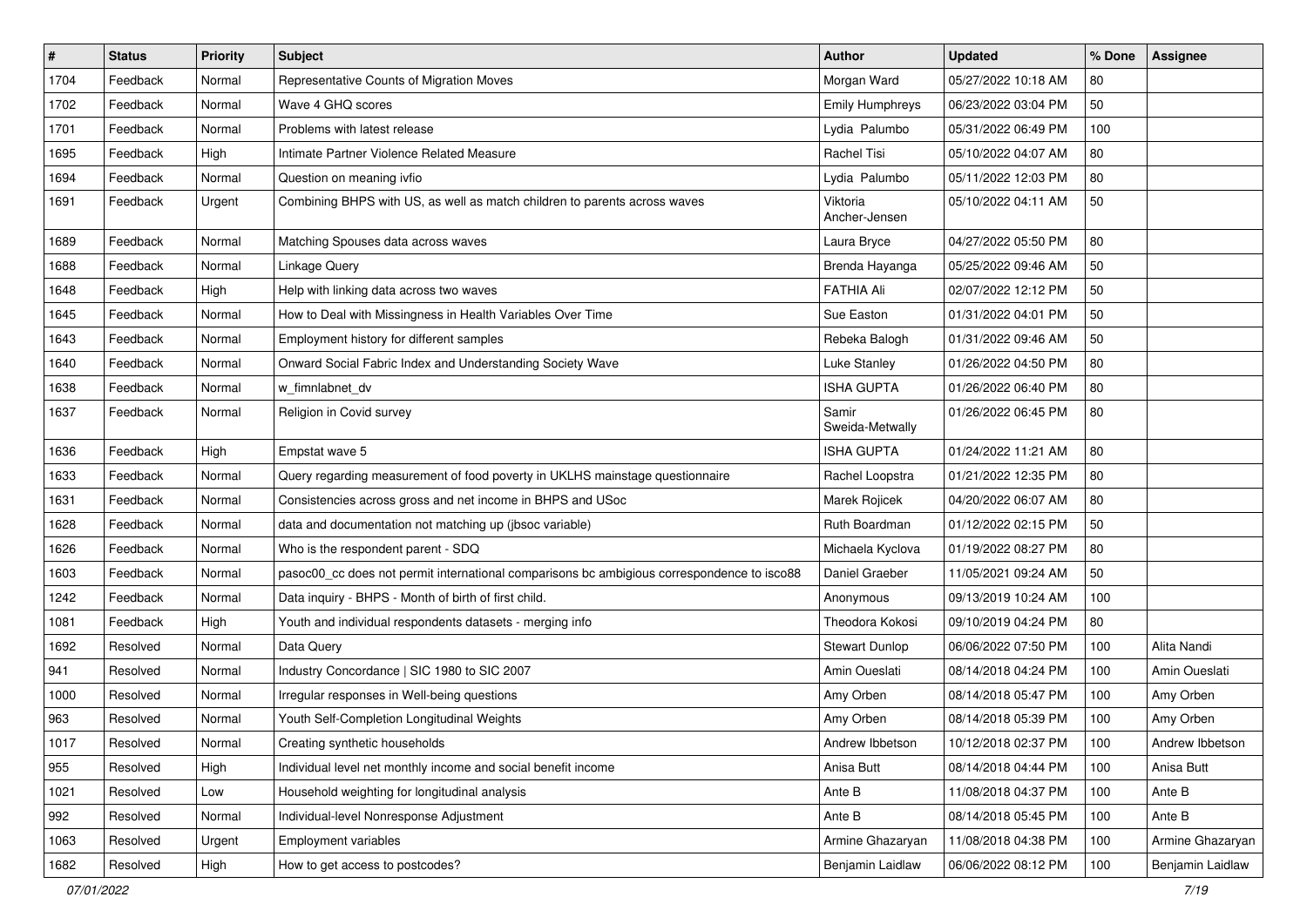| $\#$ | <b>Status</b> | <b>Priority</b> | <b>Subject</b>                                                                                                                                                                                  | Author                   | <b>Updated</b>                           | % Done | Assignee                 |
|------|---------------|-----------------|-------------------------------------------------------------------------------------------------------------------------------------------------------------------------------------------------|--------------------------|------------------------------------------|--------|--------------------------|
| 901  | Resolved      | Normal          | Question by an Msc student                                                                                                                                                                      | Benjamin Woolf           | 08/14/2018 04:04 PM                      | 100    | Benjamin Woolf           |
| 1068 | Resolved      | High            | Locating and accessing sexuality identity data within LHS data sets                                                                                                                             | <b>Bere Mahoney</b>      | 11/08/2018 04:39 PM                      | 100    | <b>Bere Mahoney</b>      |
| 1022 | Resolved      | Immediate       | Longitudinal weight                                                                                                                                                                             | <b>Camille Portier</b>   | 10/12/2018 02:42 PM                      | 100    | <b>Camille Portier</b>   |
| 929  | Resolved      | Normal          | Youth SDQ Scores Wave 7 Incorrect                                                                                                                                                               | Cara Booker              | 03/01/2018 11:14 AM                      | 100    | Cara Booker              |
| 1434 | Resolved      | Normal          | Linking school statistics data school codes (special license)                                                                                                                                   | Carla Grindel            | 10/13/2021 10:46 AM                      | 100    | Carla Grindel            |
| 908  | Resolved      | Normal          | Request                                                                                                                                                                                         | <b>Charlotte Edney</b>   | 09/13/2019 10:29 AM                      | 100    | <b>Charlotte Edney</b>   |
| 890  | Resolved      | Normal          | SDQ variables                                                                                                                                                                                   | <b>Charlotte Hassell</b> | 08/14/2018 04:01 PM                      | 100    | <b>Charlotte Hassell</b> |
| 1200 | Resolved      | High            | Wave 4 Famsup variable                                                                                                                                                                          | Chloe Lloyd              | 08/14/2020 05:34 PM                      | 100    | Chloe Lloyd              |
| 1215 | Resolved      | Normal          | wJHSTAT for employment at same firm                                                                                                                                                             | Chris Martin             | 08/14/2020 05:32 PM                      | 100    | Chris Martin             |
| 1340 | Resolved      | Normal          | relationship_dv code request                                                                                                                                                                    | Chris Playford           | 05/13/2020 02:24 PM                      | 100    | Chris Playford           |
| 996  | Resolved      | Normal          | LAD identifiers starting with N0                                                                                                                                                                | <b>Cristina Sechel</b>   | 08/14/2018 05:46 PM                      | 100    | Cristina Sechel          |
| 974  | Resolved      | Normal          | self-rated health in wave 9 of the innovation panel                                                                                                                                             | Dana Garbarski           | 08/14/2018 05:42 PM                      | 100    | Dana Garbarski           |
| 949  | Resolved      | Normal          | Total length of interview time for individual interviews                                                                                                                                        | Dana Garbarski           | 05/14/2018 12:49 PM                      | 100    | Dana Garbarski           |
| 1015 | Resolved      | Normal          | Selecting women who were employed in the year when their first biological child was born (both<br>BHPS & UKHLS)                                                                                 | Darya Vanchugova         | 10/12/2018 02:36 PM                      | 100    | Darya Vanchugova         |
| 891  | Resolved      | High            | Matching f fihhmnnet1 dv to previously used f hhnetinc1                                                                                                                                         | David Leese              | 08/14/2018 04:01 PM                      | 100    | David Leese              |
| 1238 | Resolved      | Normal          | Genotyping Data - plink format                                                                                                                                                                  | Dionysios<br>Grigoriadis | 09/13/2019 10:41 AM                      | 100    | Dionysios<br>Grigoriadis |
| 978  | Resolved      | Normal          | different size in "merge" and "previously been interviewed"                                                                                                                                     | Eduwin Pakpahan          | 08/14/2018 05:42 PM                      | 100    | Eduwin Pakpahan          |
| 1232 | Resolved      | Normal          | 2015 immigrant and ethnic minority boost and ward level data                                                                                                                                    | Elena Pupaza             | 09/13/2019 10:43 AM                      | 100    | Elena Pupaza             |
| 989  | Resolved      | Immediate       | Initial Outcomes for Innovation Panel Wave 1 Before Re-issuing                                                                                                                                  | Eliud Kibuchi            | 08/14/2018 05:45 PM                      | 100    | Eliud Kibuchi            |
| 1118 | Resolved      | High            | closenum filtering issues                                                                                                                                                                       |                          | Ella Moonan-Howard   08/14/2020 05:35 PM | 100    | Ella<br>Moonan-Howard    |
| 943  | Resolved      | Normal          | g_indresp - exercise variable                                                                                                                                                                   | Emma Cook                | 08/14/2018 04:25 PM                      | 100    | Emma Cook                |
| 892  | Resolved      | Normal          | Wave 7 Variables: nutrition_w7, scawembs_w7 and exercise_7                                                                                                                                      | Emma Cook                | 08/14/2018 04:01 PM                      | 100    | Emma Cook                |
| 913  | Resolved      | Normal          | <b>Understanding Society - Housing Conditions</b>                                                                                                                                               | Eva Gottges              | 08/14/2018 04:07 PM                      | 100    | Eva Gottges              |
| 1675 | Resolved      | High            | Wave 7 COVID-19 DATA- Employment Status                                                                                                                                                         | <b>FATHIA Ali</b>        | 06/06/2022 08:40 PM                      | 100    | <b>FATHIA Ali</b>        |
| 1012 | Resolved      | Normal          | Inconsistency on Wave 2 related to Raceldy compared to other waves                                                                                                                              | Felippe Oliveira         | 10/12/2018 02:35 PM                      | 100    | Felippe Oliveira         |
| 942  | Resolved      | Normal          | Net income of multiple job holders                                                                                                                                                              | G F                      | 08/14/2018 04:24 PM                      | $100$  | G F                      |
| 960  | Resolved      | Normal          | pid and pidp not uniquely identifying rows                                                                                                                                                      | Gabriele Dente           | 08/14/2018 04:56 PM                      | 100    | Gabriele Dente           |
| 1150 | Resolved      | Normal          | ypwght (samping (weight)?) appears as a physical characteristic on<br>(https://www.understandingsociety.ac.uk/documentation/mainstage/dataset-documentation/index/<br>physical-characteristics) | Georgios<br>Chrysanthou  | 02/22/2019 04:34 PM                      | 80     | Georgios<br>Chrysanthou  |
| 936  | Resolved      | High            | Weights for combined BHPS and UKHLS sample                                                                                                                                                      | Gill Weston              | 08/14/2018 04:23 PM                      | 100    | Gill Weston              |
| 1005 | Resolved      | Normal          | Parents-children dyads                                                                                                                                                                          | Giorgio Piccitto         | 08/14/2018 05:48 PM                      | 100    | Giorgio Piccitto         |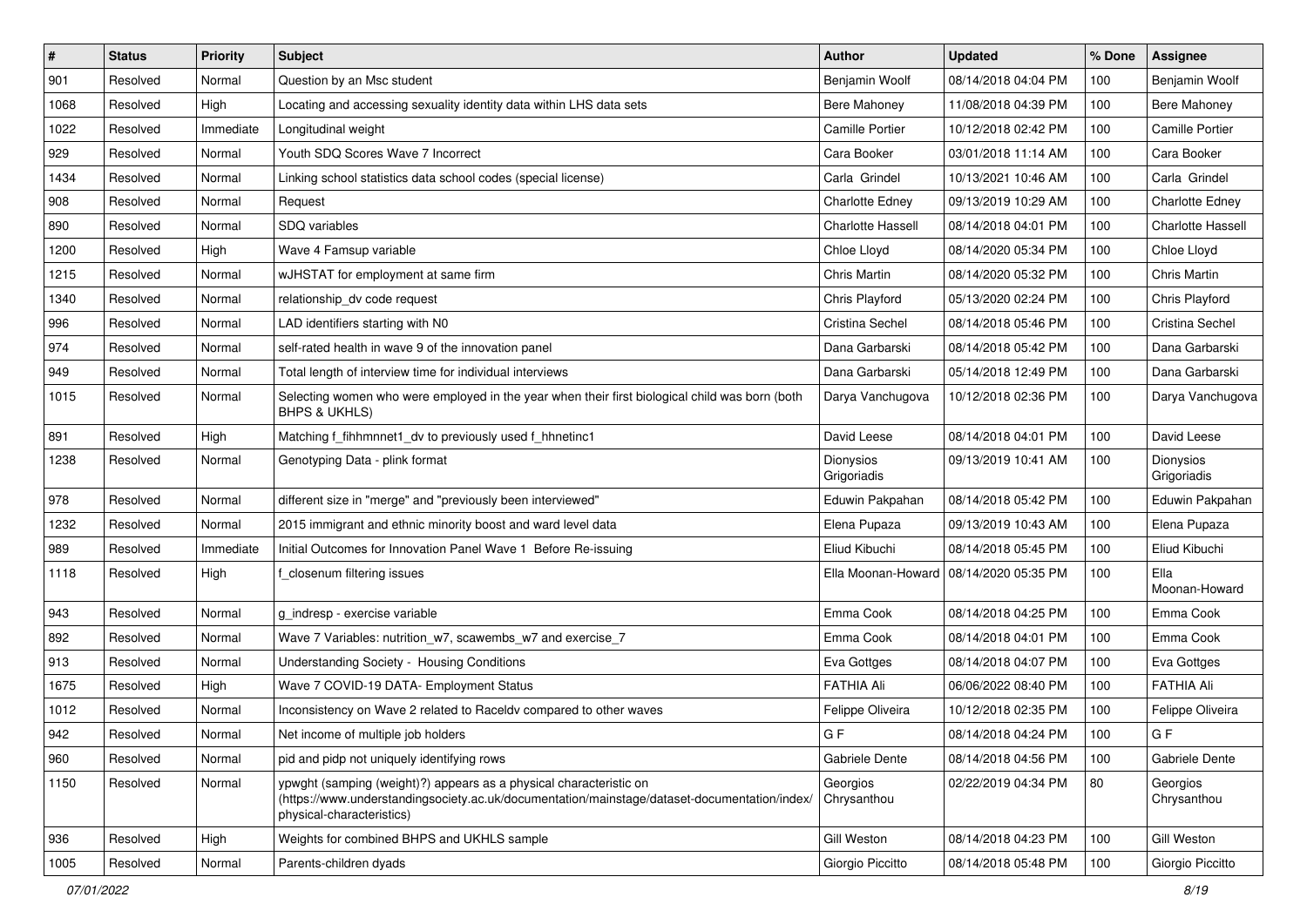| $\#$ | <b>Status</b> | <b>Priority</b> | <b>Subject</b>                                                          | <b>Author</b>      | <b>Updated</b>      | % Done | Assignee              |
|------|---------------|-----------------|-------------------------------------------------------------------------|--------------------|---------------------|--------|-----------------------|
| 1003 | Resolved      | Normal          | Id Pno                                                                  | Giorgio Piccitto   | 08/14/2018 05:47 PM | 100    | Giorgio Piccitto      |
| 994  | Resolved      | Normal          | Info on household variables                                             | Giorgio Piccitto   | 12/12/2018 02:47 PM | 100    | Giorgio Piccitto      |
| 922  | Resolved      | Normal          | Question on the disability module (_disdif1  _disdif1)                  | Harry Hill         | 08/14/2018 04:11 PM | 100    | Harry Hill            |
| 984  | Resolved      | High            | Variables Only Available in IEMB                                        | Haydn Brown        | 08/14/2018 05:44 PM | 100    | Haydn Brown           |
| 1214 | Resolved      | Normal          | variables "satisfaction with"                                           | Ioulia Bessa       | 08/14/2020 05:32 PM | 100    | Ioulia Bessa          |
| 1211 | Resolved      | Urgent          | promotion variable and household income                                 | Ioulia Bessa       | 08/14/2020 05:33 PM | 100    | Ioulia Bessa          |
| 1684 | Resolved      | Normal          | Difference between cd_chsdqtd_dv_f and cd_chsdqtd_dv_m                  | Irina Kolegova     | 06/06/2022 08:16 PM | 100    | Irina Kolegova        |
| 1683 | Resolved      | Urgent          | Merging parents (cd_indresp_w.dta) to children (cd_youth.dta)           | Irina Kolegova     | 06/06/2022 08:17 PM | 100    | Irina Kolegova        |
| 1680 | Resolved      | Urgent          | Merging: Many to one & sorting                                          | Irina Kolegova     | 06/06/2022 08:25 PM | 100    | Irina Kolegova        |
| 1390 | Resolved      | Normal          | englang - change in English as first language                           | Ivelina Hristova   | 09/22/2020 12:32 PM | 100    | Ivelina Hristova      |
| 898  | Resolved      | Normal          | Pay data - include or exclude overtime payment?                         | Jack Worth         | 08/14/2018 04:04 PM | 100    | Jack Worth            |
| 1064 | Resolved      | Normal          | Including local level identifiers in Understanding Society              | Jan Janmaat        | 11/08/2018 04:38 PM | 100    | Jan Janmaat           |
| 977  | Resolved      | Normal          | Merging a child with a indresp                                          | Jesse Shipp        | 08/14/2018 05:42 PM | 100    | Jesse Shipp           |
| 909  | Resolved      | Normal          | <b>Combining Datasets</b>                                               | Jessica MacCormick | 08/14/2018 04:06 PM | 100    | Jessica<br>MacCormick |
| 1183 | Resolved      | Normal          | Discrepancies in the distribution of religion between US and UK Census  | Jing Shen          | 04/23/2019 03:54 PM | 100    | Jing Shen             |
| 958  | Resolved      | Normal          | Wave 6 Innovation Panel - missing risk questions.                       | Joe Gladstone      | 08/14/2018 04:45 PM | 100    | Joe Gladstone         |
| 1203 | Resolved      | Normal          | Net Income Variable in BHPS                                             | Jonas Stein        | 08/14/2020 05:33 PM | 100    | Jonas Stein           |
| 1044 | Resolved      | Normal          | Merging children to parents in Wave 2 of Understanding Society survery  | Joseph Williams    | 10/12/2018 04:21 PM | 100    | Joseph Williams       |
| 1008 | Resolved      | Normal          | Creating longitudinal weights                                           | Joseph Woods       | 10/12/2018 02:34 PM | 100    | Joseph Woods          |
| 937  | Resolved      | Normal          | Merge children to parents                                               | Karl Overdick      | 08/14/2018 04:23 PM | 100    | Karl Overdick         |
| 1172 | Resolved      | Normal          | seeming errors in fnspid and mnspid variables                           | <b>Katy Morris</b> | 06/04/2019 08:26 AM | 70     | <b>Katy Morris</b>    |
| 970  | Resolved      | Normal          | GHQ-12 data for young people aged 16-24                                 | Kirsty Labuschagne | 08/14/2018 05:41 PM | 100    | Kirsty<br>Labuschagne |
| 956  | Resolved      | Normal          | Height and weight in wave 18                                            | Lana Krehic        | 08/14/2018 04:44 PM | 100    | Lana Krehic           |
| 1301 | Resolved      | Normal          | Volume change between releases                                          | Laura M            | 08/14/2020 05:29 PM | 100    | Laura M               |
| 1321 | Resolved      | Normal          | Self-efficacy module - wave 2                                           | Lewis Anderson     | 03/18/2020 01:49 PM | 100    | Lewis Anderson        |
| 1080 | Resolved      | Normal          | Weights for pooled cross-sectional analysis - accounting for clustering | Lewis Anderson     | 11/08/2018 04:46 PM | 100    | Lewis Anderson        |
| 887  | Resolved      | Normal          | Treatment of student sample members                                     | Lewis Anderson     | 01/11/2019 08:10 AM | 100    | Lewis Anderson        |
| 962  | Resolved      | Normal          | NPD Organisation linking                                                | Liam Wren-Lewis    | 08/14/2018 05:39 PM | 100    | Liam Wren-Lewis       |
| 976  | Resolved      | Normal          | Month of birth                                                          | Liam Wright        | 08/14/2018 05:42 PM | 100    | Liam Wright           |
| 968  | Resolved      | Normal          | Wording of Annual History Questions                                     | Liam Wright        | 08/14/2018 05:40 PM | 100    | Liam Wright           |
| 924  | Resolved      | Normal          | Derivation of Fed Forward Values                                        | Liam Wright        | 04/23/2018 05:59 PM | 100    | Liam Wright           |
| 1075 | Resolved      | High            | Weights in an unbalanced panel                                          | Liat Raz-Yurovich  | 11/08/2018 04:42 PM | 100    | Liat Raz-Yurovich     |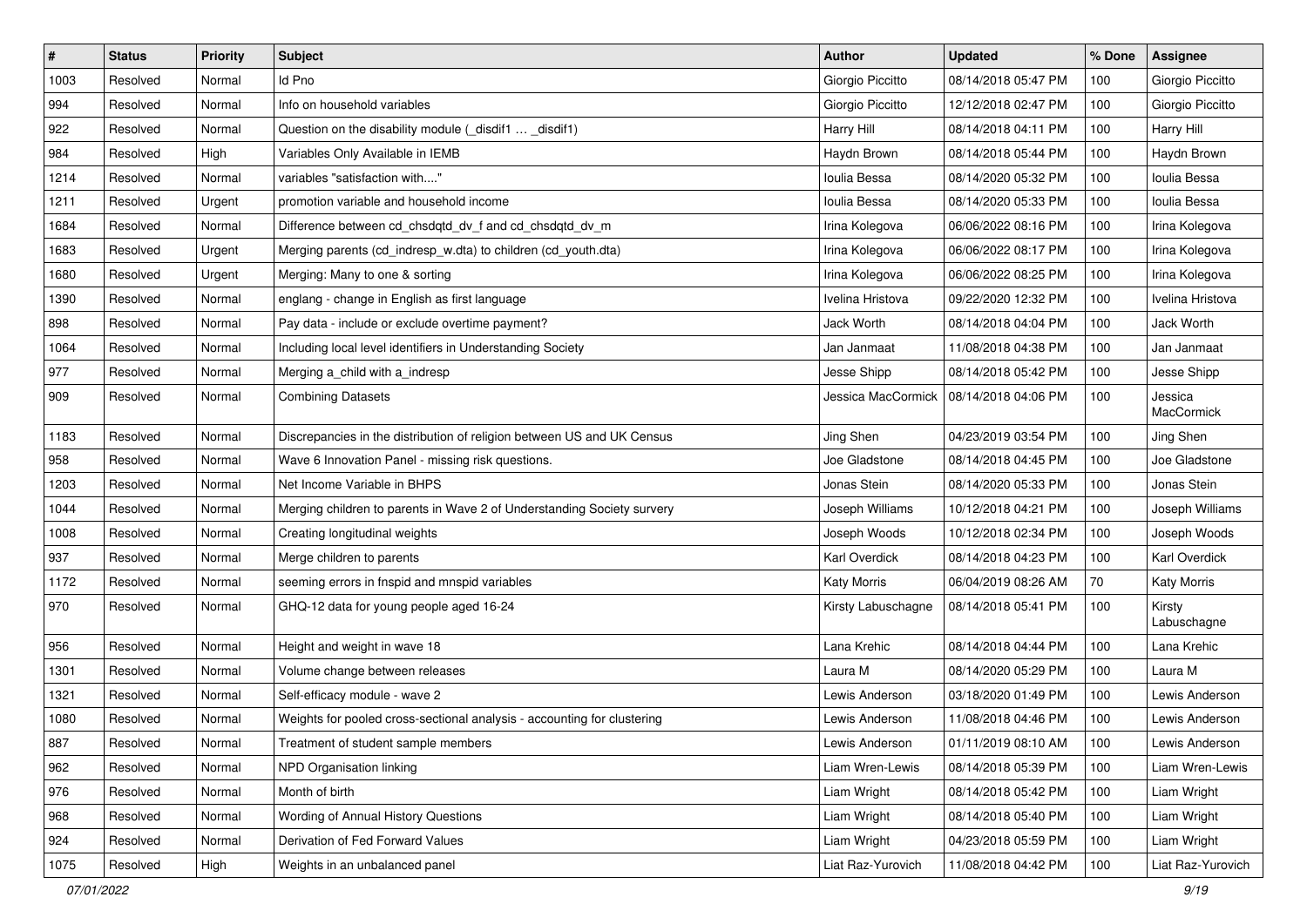| #    | <b>Status</b> | <b>Priority</b> | <b>Subject</b>                                                                                                                  | Author                      | <b>Updated</b>      | % Done | <b>Assignee</b>             |
|------|---------------|-----------------|---------------------------------------------------------------------------------------------------------------------------------|-----------------------------|---------------------|--------|-----------------------------|
| 1332 | Resolved      | Normal          | Industry classification jbiindb dv - how does it correspond to SIC2007 2 digit codes?                                           | Lisa Panigrahi              | 05/14/2020 09:28 AM | 100    | Lisa Panigrahi              |
| 1337 | Resolved      | Normal          | w jbnssec3 dv have more than 3 category                                                                                         | Louise Luo                  | 07/15/2020 03:37 AM | 100    | Louise Luo                  |
| 1260 | Resolved      | Normal          | non-respondent adjustment                                                                                                       | Louise Luo                  | 03/02/2021 03:55 PM | 100    | Louise Luo                  |
| 1066 | Resolved      | Urgent          | Weights for Waves 3 and 6                                                                                                       | Luca Bernardi               | 11/08/2018 04:38 PM | 100    | Luca Bernardi               |
| 1007 | Resolved      | Normal          | Is there a gap in the data, in the year 2009?                                                                                   | Luis Valenzuela             | 10/12/2018 02:32 PM | 100    | Luis Valenzuela             |
| 1062 | Resolved      | Normal          | Income in Nurse Health Assessment                                                                                               | Luke Barry                  | 11/08/2018 04:37 PM | 100    | Luke Barry                  |
| 998  | Resolved      | Normal          | <b>Finding Medication types</b>                                                                                                 | Luke Barry                  | 10/12/2018 02:34 PM | 100    | Luke Barry                  |
| 1136 | Resolved      | High            | <b>IVSTAT2</b>                                                                                                                  | Lydia Palumbo               | 02/13/2019 06:11 PM | 100    | Lydia Palumbo               |
| 1043 | Resolved      | Normal          | Seaming effects                                                                                                                 | Lydia Palumbo               | 11/08/2018 04:37 PM | 100    | Lydia Palumbo               |
| 1027 | Resolved      | Normal          | Pregnancy status                                                                                                                | Lydia Palumbo               | 10/12/2018 04:18 PM | 100    | Lydia Palumbo               |
| 1006 | Resolved      | Normal          | Variable livepar                                                                                                                | Lydia Palumbo               | 08/14/2018 05:48 PM | 100    | Lydia Palumbo               |
| 1002 | Resolved      | Normal          | Proxy respondents between BHPS and UKHLS                                                                                        | Lydia Palumbo               | 08/14/2018 05:47 PM | 100    | Lydia Palumbo               |
| 991  | Resolved      | Normal          | Variables jbxpcha and jblkcha                                                                                                   | Lydia Palumbo               | 08/14/2018 05:45 PM | 100    | Lydia Palumbo               |
| 1237 | Resolved      | High            | Month of birth variables                                                                                                        | Maddalena Ronchi            | 09/13/2019 10:42 AM | 100    | Maddalena Ronchi            |
| 1233 | Resolved      | Urgent          | Commuting to work (jsttwt)                                                                                                      | Maddalena Ronchi            | 09/13/2019 10:42 AM | 100    | Maddalena Ronchi            |
| 900  | Resolved      | Normal          | <b>BHPS</b>                                                                                                                     | Maria Elena Garcia<br>Reves | 08/14/2018 04:04 PM | 100    | Maria Elena Garcia<br>Reves |
| 899  | Resolved      | High            | introduction to understanding society Example 3                                                                                 | Maria Elena Garcia<br>Reyes | 08/14/2018 04:04 PM | 100    | Maria Elena Garcia<br>Reyes |
| 1241 | Resolved      | High            | Problem merging inderesp with children data                                                                                     | Marina Fernandez<br>Reino   | 07/15/2020 03:37 AM | 90     | Marina Fernandez<br>Reino   |
| 1212 | Resolved      | Normal          | UKHLS/BHPS Harmonized data set                                                                                                  | Martin Binder               | 08/07/2019 11:32 AM | 100    | <b>Martin Binder</b>        |
| 934  | Resolved      | Normal          | Household representative person                                                                                                 | Martin Burgess              | 08/14/2018 04:22 PM | 100    | Martin Burgess              |
| 912  | Resolved      | Immediate       | Duplicates of pid in the harmonized UKHLS/BHPS xwavedat                                                                         | Michael<br>Baumkautner      | 08/14/2018 04:07 PM | 100    | Michael<br>Baumkautner      |
| 885  | Resolved      | Normal          | Shapefile for RREGION (BHPS)                                                                                                    | Mirko Moro                  | 01/09/2018 01:51 PM | 100    | Mirko Moro                  |
| 1001 | Resolved      | Normal          | Weights for UKHLS waves 1, 6 and 7                                                                                              | Natalie Bennett             | 08/14/2018 05:47 PM | 100    | Natalie Bennett             |
| 990  | Resolved      | Normal          | Neighbourhood Social Cohesion Measure                                                                                           | <b>Natalie Bennett</b>      | 10/12/2018 02:33 PM | 100    | Natalie Bennett             |
| 920  | Resolved      | Normal          | Advice on weighting and accounting for the survey design                                                                        | Ngaire Coombs               | 08/14/2018 04:10 PM | 100    | Ngaire Coombs               |
| 1009 | Resolved      | Normal          | Details of the f_paygu_dv variable                                                                                              | Nhlanhla Ndebele            | 10/12/2018 02:35 PM | 100    | Nhlanhla Ndebele            |
| 986  | Resolved      | Urgent          | Missing Values: Inapplicables for f_jbrise                                                                                      | Nhlanhla Ndebele            | 08/14/2018 05:44 PM | 100    | Nhlanhla Ndebele            |
| 1171 | Resolved      | High            | How to match information of any two household members across waves                                                              | Nico Ochmann                | 08/14/2020 05:38 PM | 100    | Nico Ochmann                |
| 1079 | Resolved      | Urgent          | How do I match adult respondents of the survey with their children (over 16 years of age) who<br>also participate in the survey | Nico Ochmann                | 11/08/2018 04:46 PM | 100    | Nico Ochmann                |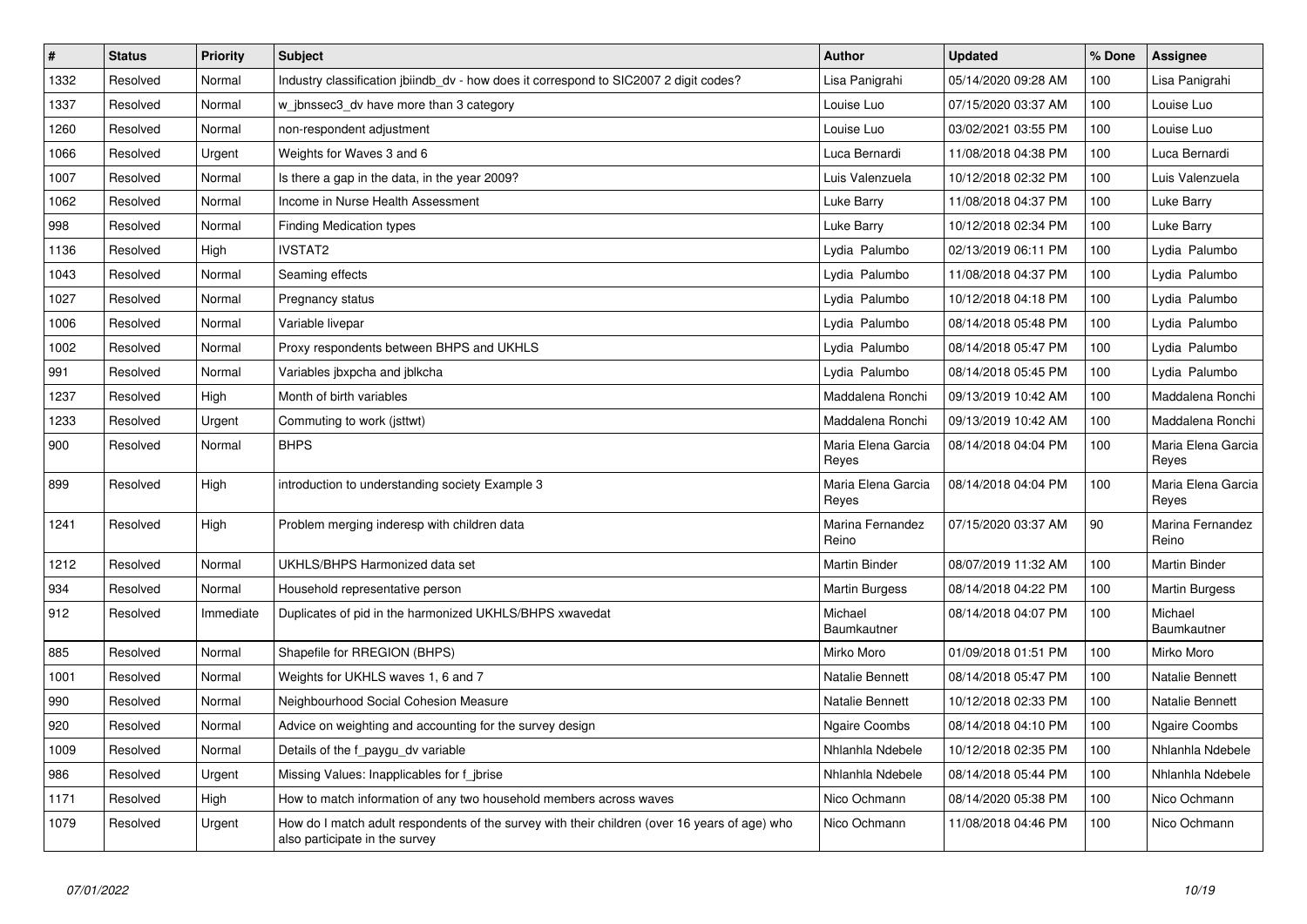| $\#$ | <b>Status</b> | <b>Priority</b> | Subject                                                                                                     | <b>Author</b>         | <b>Updated</b>                            | % Done | <b>Assignee</b>              |
|------|---------------|-----------------|-------------------------------------------------------------------------------------------------------------|-----------------------|-------------------------------------------|--------|------------------------------|
| 1011 | Resolved      | High            | merging main dataset (6933) with local authority districts (6666) using for both data sets all waves<br>a-g | Nico Ochmann          | 08/21/2018 03:28 PM                       | 100    | Nico Ochmann                 |
| 1010 | Resolved      | Normal          | Cognition tests from wave 3 planned for wave 9 as well?                                                     | Nico Ochmann          | 08/21/2018 03:28 PM                       | 100    | Nico Ochmann                 |
| 947  | Resolved      | Normal          | the birthyear of all children (in and outside the household) born by a given female respondent              | Nico Ochmann          | 08/14/2018 04:28 PM                       | 100    | Nico Ochmann                 |
| 945  | Resolved      | High            | total number of siblings of a given respondent (gender is irrelevant)                                       | Nico Ochmann          | 08/14/2018 04:28 PM                       | 100    | Nico Ochmann                 |
| 919  | Resolved      | High            | weights for pooled cross-sections over waves (a)-(g)                                                        | Nico Ochmann          | 04/05/2018 12:35 PM                       | 100    | Nico Ochmann                 |
| 917  | Resolved      | High            | how to merge xwavedat with data from all the other seven waves                                              | Nico Ochmann          | 08/14/2018 04:07 PM                       | 100    | Nico Ochmann                 |
| 906  | Resolved      | High            | Highest educational qualification using qfhigh dv: potential issues with immigrants                         | Nico Ochmann          | 08/14/2018 04:05 PM                       | 100    | Nico Ochmann                 |
| 1289 | Resolved      | Normal          | What are the values 7 through 12 in the jbnssec3_dv variable                                                | Nicole Martin         | 12/05/2019 05:15 PM                       | 100    | Nicole Martin                |
| 1144 | Resolved      | Normal          | Matrix of variables vs waves                                                                                |                       | Nurfatima Jandarova   04/02/2019 02:26 PM | 100    | Nurfatima<br>Jandarova       |
| 938  | Resolved      | Urgent          | Household HEAD variable in the UKLS data                                                                    | OLAYIWOLA<br>OLADIRAN | 08/14/2018 04:23 PM                       | 100    | OLAYIWOLA<br><b>OLADIRAN</b> |
| 907  | Resolved      | Urgent          | Error message (invalid 'and') while trying to loop                                                          | OLAYIWOLA<br>OLADIRAN | 02/06/2018 12:48 PM                       | 100    | OLAYIWOLA<br><b>OLADIRAN</b> |
| 1664 | Resolved      | Normal          | IEMB sample when combining data to financial years                                                          | Dorothee Schneider    | 06/06/2022 08:56 PM                       | 100    | Olena Kaminska               |
| 1659 | Resolved      | Normal          | Longitudinal analysis - correct weight                                                                      | Rebeka Balogh         | 06/07/2022 10:09 AM                       | 100    | Olena Kaminska               |
| 1652 | Resolved      | High            | Should using longitudinal weights lead to a balanced panel?                                                 | Lucas Auer            | 06/06/2022 09:06 PM                       | 100    | Olena Kaminska               |
| 1646 | Resolved      | Normal          | Weight for analysis of household income restricted to complete households                                   | Matt Barnes           | 04/30/2022 01:50 PM                       | 100    | Olena Kaminska               |
| 1632 | Resolved      | Normal          | Correct weighting for mental health                                                                         | Joe Lillis            | 04/30/2022 01:55 PM                       | 100    | Olena Kaminska               |
| 1624 | Resolved      | Urgent          | Weights for subsample                                                                                       | <b>Ashley Burdett</b> | 04/30/2022 01:50 PM                       | 100    | Olena Kaminska               |
| 1622 | Resolved      | Normal          | Creating my own longitudinal weight                                                                         | Kate Dotsikas         | 04/30/2022 01:51 PM                       | 100    | Olena Kaminska               |
| 1239 | Resolved      | Normal          | Using weights on a subsample of UKHLS                                                                       | Amanda Moorghen       | 09/13/2019 10:23 AM                       | 100    | Olena Kaminska               |
| 1159 | Resolved      | Urgent          | Weights for cross-sectional and longitudinal analyses                                                       | Luca Bernardi         | 03/14/2019 01:20 PM                       | 100    | Olena Kaminska               |
| 1100 | Resolved      | Normal          | weights and 'svy set' using wave 2+3, nurse health assesment and blood samples                              | Per-Ola Sundin        | 11/26/2018 04:30 PM                       | 100    | Olena Kaminska               |
| 1091 | Resolved      | Normal          | Sampling weights youth self-completion survey                                                               | Melanie Luhrmann      | 12/21/2018 10:31 PM                       | 100    | Olena Kaminska               |
| 987  | Resolved      | Normal          | Weighting of sub-sample                                                                                     | Ante B                | 08/14/2018 05:44 PM                       | 100    | Olena Kaminska               |
| 985  | Resolved      | Urgent          | Weights for pooled cross-section over all waves                                                             | Nhat An Trinh         | 06/25/2018 02:39 PM                       | 100    | Olena Kaminska               |
| 932  | Resolved      | Normal          | Weighting                                                                                                   | Elena Cora Magrini    | 08/14/2018 04:22 PM                       | 100    | Olena Kaminska               |
| 897  | Resolved      | Immediate       | device used data in Wave 7                                                                                  | Olga Maslovskaya      | 08/14/2018 04:02 PM                       | 100    | Olga Maslovskaya             |
| 915  | Resolved      | Normal          | sf1 and scsf1 understanding                                                                                 | Oliver Lester         | 08/14/2018 04:07 PM                       | 100    | Oliver Lester                |
| 972  | Resolved      | Urgent          | Merging house price data with panel BHPS                                                                    | Oluwaseun Fajana      | 08/14/2018 05:41 PM                       | 100    | Oluwaseun Fajana             |
| 1229 | Resolved      | Normal          | Equality Act 2010 definition of disability                                                                  | Onyinye Ezeyi         | 09/13/2019 10:44 AM                       | 100    | Onyinye Ezeyi                |
| 953  | Resolved      | Normal          | Variable on intention to quit/leave current job                                                             | Ourega-Zoe Ejebu      | 08/14/2018 04:43 PM                       | 100    | Ourega-Zoe Ejebu             |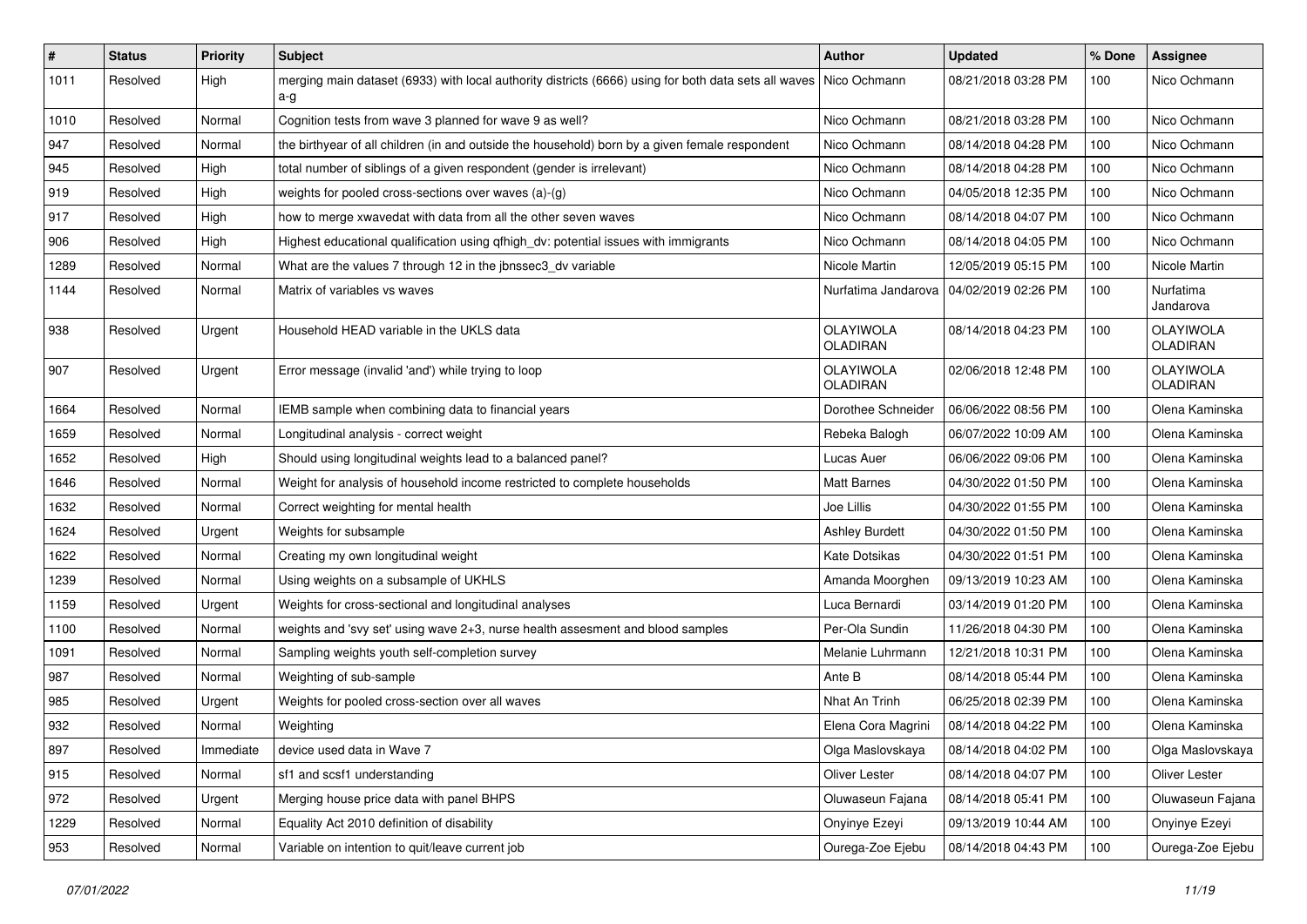| $\vert$ # | <b>Status</b> | <b>Priority</b> | <b>Subject</b>                                                                    | <b>Author</b>        | Updated             | % Done | <b>Assignee</b>       |
|-----------|---------------|-----------------|-----------------------------------------------------------------------------------|----------------------|---------------------|--------|-----------------------|
| 1298      | Resolved      | Urgent          | Matching youth data to parent data in Understanding Society                       | Paul Downward        | 01/16/2020 12:34 PM | 100    | Paul Downward         |
| 944       | Resolved      | Normal          | Lowest level reliability with spatial data                                        | Paul Downward        | 04/05/2018 12:36 PM | 100    | Paul Downward         |
| 961       | Resolved      | Normal          | Number of years in education and individual income                                | Paul Jones           | 08/14/2018 04:57 PM | 100    | Paul Jones            |
| 1046      | Resolved      | Normal          | Wave 8                                                                            | Per-Ola Sundin       | 10/12/2018 04:21 PM | 100    | Per-Ola Sundin        |
| 954       | Resolved      | High            | Nurse health assessment - bioimpedance measures                                   | Per-Ola Sundin       | 08/14/2018 04:44 PM | 100    | Per-Ola Sundin        |
| 723       | Resolved      | High            | Combining USOC/BHPS and zero weights                                              | David Hussey         | 09/02/2019 12:00 PM | 100    | Peter Lynn            |
| 973       | Resolved      | Normal          | Items wOPSOCB and wYPOPSCB (BHPS)                                                 | Philipp Rehm         | 08/14/2018 05:41 PM | 100    | Philipp Rehm          |
| 1060      | Resolved      | Normal          | Longitudinal weights to reflect UK population                                     | Pierre Baustert      | 10/12/2018 04:22 PM | 100    | Pierre Baustert       |
| 1013      | Resolved      | Normal          | Weights for use with wave 2 self-completion questionnaire & nurse assessment data | Rachel Bennett       | 10/12/2018 02:35 PM | 100    | <b>Rachel Bennett</b> |
| 889       | Resolved      | Normal          | Wave 2 main interview & nurse assessment data                                     | Rachel Bennett       | 01/09/2018 01:53 PM | 100    | <b>Rachel Bennett</b> |
| 1322      | Resolved      | Normal          | Positive and negative events                                                      | Lewis Anderson       | 03/18/2020 12:52 PM | 100    | Rebecca Parsons       |
| 966       | Resolved      | Immediate       | Active Healthy Kids Wales - Call for Wales Data                                   | <b>Richard Tyler</b> | 08/14/2018 05:40 PM | 100    | <b>Richard Tyler</b>  |
| 982       | Resolved      | Normal          | Coding of -vote3- and -vote4- variables in wave 7 of Understanding Society        | Richard Upward       | 08/14/2018 05:44 PM | 100    | <b>Richard Upward</b> |
| 1004      | Resolved      | Normal          | Ammendment                                                                        | Rita Pereira         | 08/14/2018 05:48 PM | 100    | Rita Pereira          |
| 980       | Resolved      | Normal          | parental occupation variables in BHPS wave r                                      | Robert de Vries      | 08/14/2018 05:43 PM | 100    | Robert de Vries       |
| 1020      | Resolved      | Normal          | Finding variables in the household data (wave 1)                                  | Robin Kramer         | 10/12/2018 02:38 PM | 100    | Robin Kramer          |
| 946       | Resolved      | Normal          | hiqual dv values                                                                  | Rory Coulter         | 08/14/2018 04:28 PM | 100    | Rory Coulter          |
| 903       | Resolved      | High            | Education variable hiqual_dv in BHPS and USOC                                     | Rossella Icardi      | 08/14/2018 04:05 PM | 100    | Rossella Icardi       |
| 926       | Resolved      | Normal          | Education variable hiqual_dv in USOC                                              | Rossella Icardi      | 08/14/2018 04:12 PM | 100    | Rossella Icardi       |
| 925       | Resolved      | Normal          | Weights for longitudinal analysis                                                 | Rossella Icardi      | 08/14/2018 04:11 PM | 100    | Rossella Icardi       |
| 1690      | Resolved      | Normal          | jbnssec8 dv                                                                       | Ruth Bickerton       | 06/06/2022 08:15 PM | 100    | <b>Ruth Bickerton</b> |
| 933       | Resolved      | Normal          | urban rural info for BHPS                                                         | Sait Bayrakdar       | 08/14/2018 04:22 PM | 100    | Sait Bayrakdar        |
| 1049      | Resolved      | Normal          | Scottish Education Data Linkage                                                   | Sarah Stopforth      | 10/12/2018 04:22 PM | 100    | Sarah Stopforth       |
| 930       | Resolved      | Normal          | BMI variables in the youth panel - potential errors?                              | Sian Hughes          | 08/14/2018 04:22 PM | 100    | Sian Hughes           |
| 979       | Resolved      | High            | Country of Birth - Special Licence                                                | Simone Angioloni     | 08/14/2018 05:43 PM | 100    | Simone Angioloni      |
| 952       | Resolved      | High            | variable g_frjtpn, 'PNO of joint recipient', on the data file g_income            | Simone Angioloni     | 08/14/2018 04:43 PM | 100    | Simone Angioloni      |
| 981       | Resolved      | High            | Selection probability/ number of households and dwellings                         | Sina Chen            | 08/14/2018 05:43 PM | 100    | Sina Chen             |
| 1302      | Resolved      | Normal          | See term variable changed for wave i?                                             | Laura M              | 09/03/2020 01:04 PM | 90     | Stephanie Auty        |
| 1140      | Resolved      | Normal          | Mistake between ba jbstat bh ba jbstat in Wave 1 of BHPS                          | Liam Wright          | 03/18/2022 01:14 PM | 100    | Stephanie Auty        |
| 1124      | Resolved      | High            | A binary variable for children under the age of 7 in a given household            | Nico Ochmann         | 03/27/2019 11:42 AM | 80     | Stephanie Auty        |
| 1112      | Resolved      | Urgent          | Device variables at the individual level at Wave 8                                | Jonathan Burton      | 01/09/2019 05:35 PM | 100    | Stephanie Auty        |
| 1038      | Resolved      | Normal          | Imputations for savings, investment, debts and housing value                      | Nora Müller          | 03/27/2019 11:16 AM | 40     | Stephanie Auty        |
| 902       | Resolved      | Normal          | Life history questions in USOC (and BHPS)                                         | Jonathan Burton      | 08/14/2018 04:05 PM | 100    | Stephanie Auty        |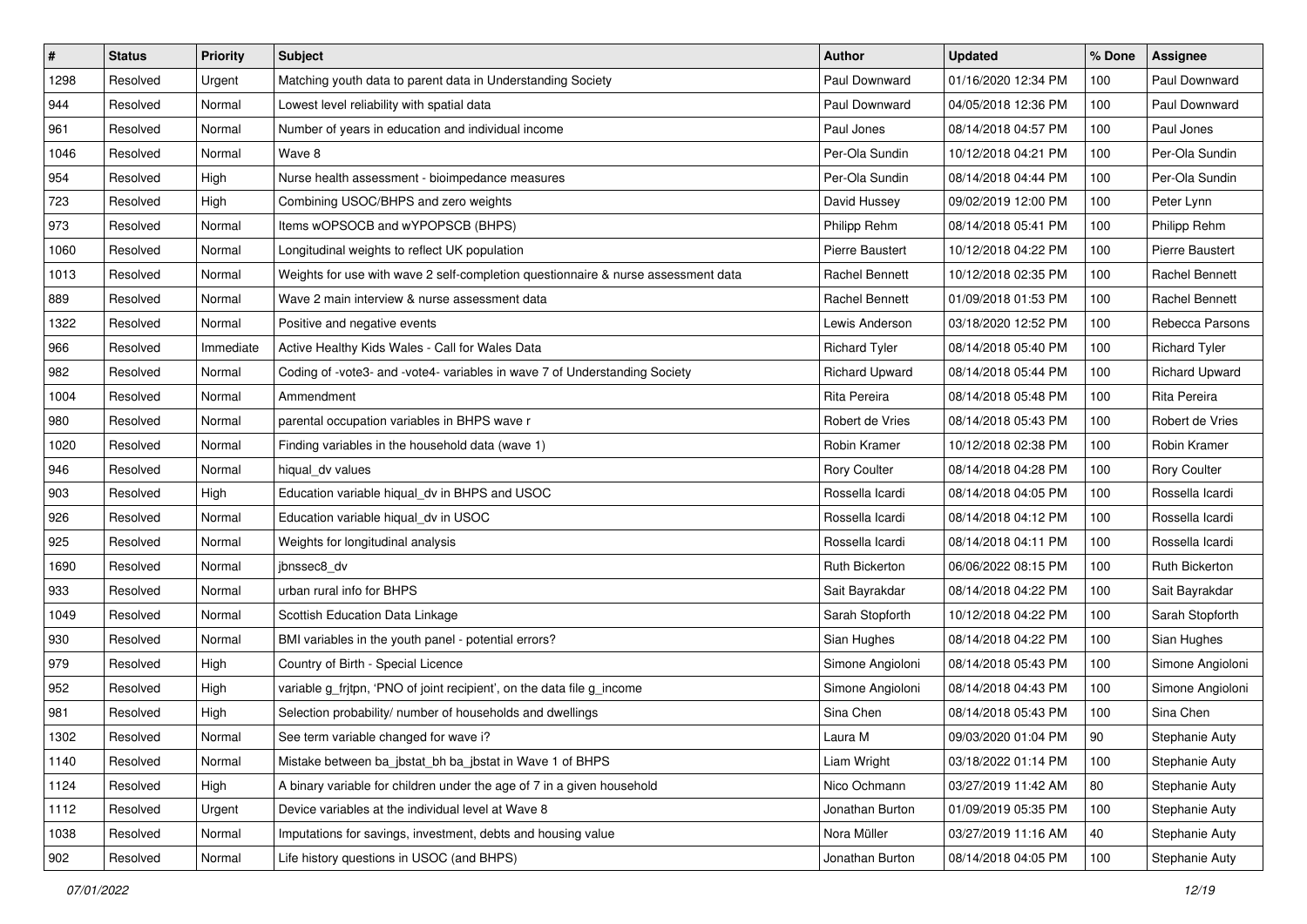| #    | <b>Status</b> | <b>Priority</b> | <b>Subject</b>                                         | <b>Author</b>            | <b>Updated</b>      | % Done | Assignee                                      |
|------|---------------|-----------------|--------------------------------------------------------|--------------------------|---------------------|--------|-----------------------------------------------|
| 896  | Resolved      | Urgent          | Understanding Society Wave 7 timing data               | Olga Maslovskaya         | 02/12/2018 12:21 PM | 100    | Stephanie Auty                                |
| 218  | Resolved      | Normal          | Use of health and welfare services in USoC             | Marcus Green             | 08/24/2019 01:32 PM | 100    | Stephanie Auty                                |
| 1067 | Resolved      | High            | Strengths and Difficulties variable                    | Suzi Robertson           | 11/08/2018 04:39 PM | 100    | Suzi Robertson                                |
| 1018 | Resolved      | Normal          | Religion Variable for Northern Ireland                 | <b>Tara McNeill</b>      | 10/12/2018 02:37 PM | 100    | <b>Tara McNeill</b>                           |
| 939  | Resolved      | Normal          | Northern Irish Sample                                  | <b>Tara McNeill</b>      | 04/05/2018 12:35 PM | 100    | <b>Tara McNeill</b>                           |
| 975  | Resolved      | High            | Health condition variables in GPS                      | Theodora Kokosi          | 08/14/2018 05:42 PM | 100    | Theodora Kokosi                               |
| 959  | Resolved      | Normal          | Neighbourhood data                                     | Theodora Kokosi          | 08/14/2018 04:45 PM | 100    | Theodora Kokosi                               |
| 948  | Resolved      | High            | Impevents question transcripts                         | Thiemo Fetzer            | 08/14/2018 04:29 PM | 100    | Thiemo Fetzer                                 |
| 888  | Resolved      | Normal          | Teacher reported NPD measures                          | <b>Tim Morris</b>        | 01/09/2018 01:52 PM | 100    | <b>Tim Morris</b>                             |
| 1221 | Resolved      | Normal          | Using UKHLS at the quarterly level                     | Tom Waters               | 09/13/2019 10:28 AM | 100    | <b>Tom Waters</b>                             |
| 921  | Resolved      | Normal          | Council tax variable                                   | Tom Waters               | 08/14/2018 04:11 PM | 100    | <b>Tom Waters</b>                             |
| 916  | Resolved      | Normal          | Two questions about weights                            | <b>Tom Waters</b>        | 08/14/2018 04:07 PM | 100    | <b>Tom Waters</b>                             |
| 969  | Resolved      | High            | Scoring Mechanism for big 5 personality scores         | <b>Twylla Dillion</b>    | 08/14/2018 05:40 PM | 100    | <b>Twylla Dillion</b>                         |
| 1685 | Resolved      | High            | creating a disabled status variable                    | William<br>Shufflebottom | 06/06/2022 08:09 PM | 100    | Understanding<br>Society User<br>Support Team |
| 1681 | Resolved      | Normal          | ff stillfurl                                           | Darja Reuschke           | 06/06/2022 08:20 PM | 100    | Understanding<br>Society User<br>Support Team |
| 1679 | Resolved      | Normal          | Wave 7 COVID-19 DATA- Universal Credit receipt         | <b>FATHIA Ali</b>        | 06/06/2022 08:40 PM | 100    | Understanding<br>Society User<br>Support Team |
| 1678 | Resolved      | Urgent          | Weights for the linked COVID-19 Youth data             | Irina Kolegova           | 06/06/2022 08:18 PM | 100    | Understanding<br>Society User<br>Support Team |
| 1677 | Resolved      | Normal          | Covid Wave cx age variable inconsistencies             | <b>Richard Shaw</b>      | 06/06/2022 08:40 PM | 100    | Understanding<br>Society User<br>Support Team |
| 1672 | Resolved      | Normal          | Long Covid                                             | Darja Reuschke           | 06/06/2022 08:55 PM | 100    | Understanding<br>Society User<br>Support Team |
| 1671 | Resolved      | Urgent          | Linking parents-children data during COVID (2019-2021) | Irina Kolegova           | 06/06/2022 08:41 PM | 100    | Understanding<br>Society User<br>Support Team |
| 1670 | Resolved      | High            | Local Authority Districts (LAD) from SN 6666           | Nico Ochmann             | 04/27/2022 12:10 PM | 100    | Understanding<br>Society User<br>Support Team |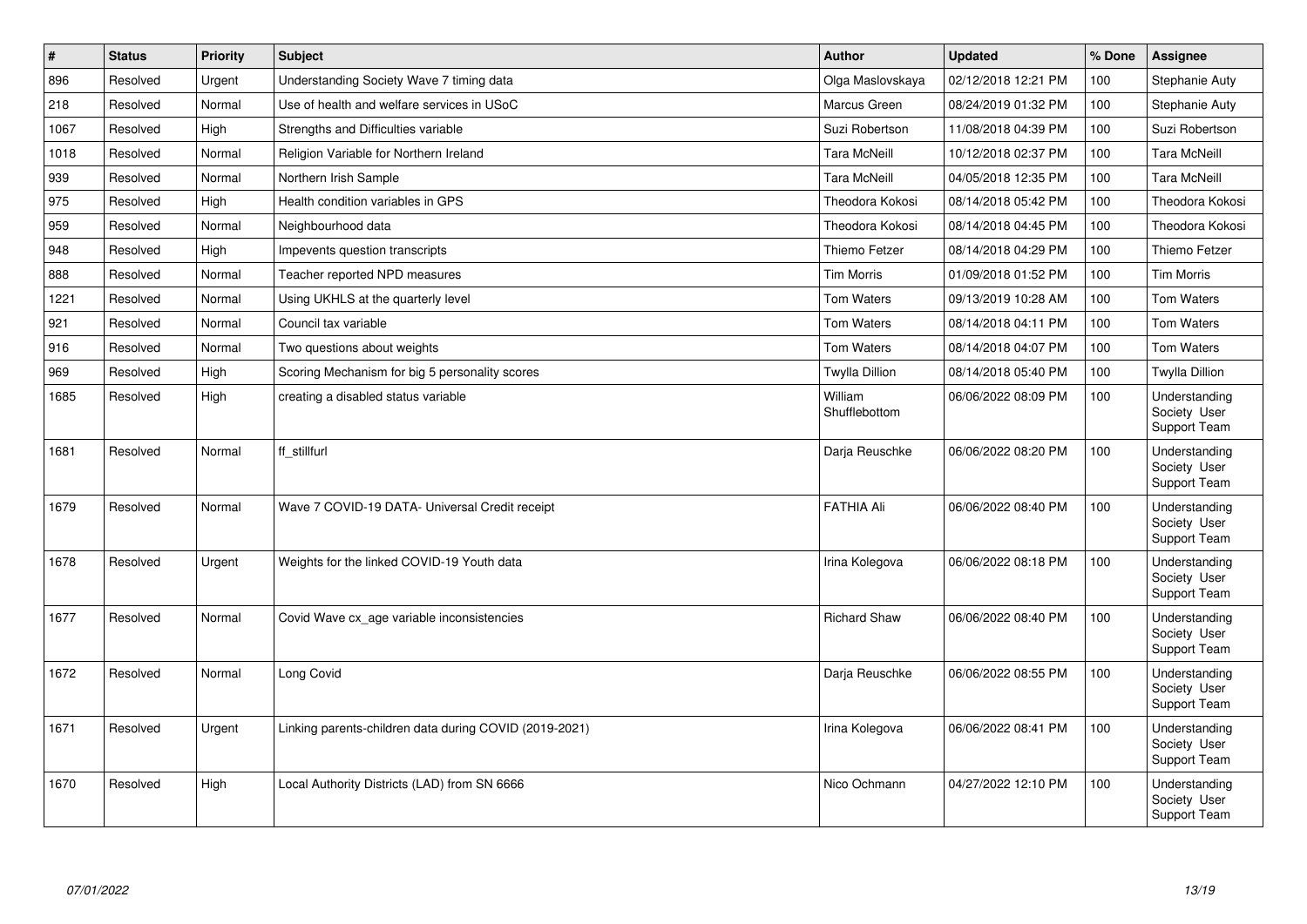| $\vert$ # | <b>Status</b> | <b>Priority</b> | <b>Subject</b>                                                                           | <b>Author</b>            | <b>Updated</b>      | % Done | Assignee                                      |
|-----------|---------------|-----------------|------------------------------------------------------------------------------------------|--------------------------|---------------------|--------|-----------------------------------------------|
| 1669      | Resolved      | Normal          | Employment history and labour force spell                                                | Yanan Zhang              | 06/06/2022 08:56 PM | 100    | Understanding<br>Society User<br>Support Team |
| 1666      | Resolved      | Normal          | Clarification of weights when joining datasets and comparing COVID and main survey waves | William<br>Shufflebottom | 06/06/2022 08:57 PM | 100    | Understanding<br>Society User<br>Support Team |
| 1665      | Resolved      | Normal          | j youth file lacking hrpid                                                               | Larissa Pople            | 06/06/2022 09:03 PM | 100    | Understanding<br>Society User<br>Support Team |
| 1663      | Resolved      | Urgent          | How to obtain an approximate measure for UK citizenship across Waves 1-11                | Nico Ochmann             | 03/18/2022 01:15 PM | 100    | Understanding<br>Society User<br>Support Team |
| 1662      | Resolved      | Normal          | Linking with a different data set                                                        | Soyoung Han              | 06/07/2022 10:10 AM | 100    | Understanding<br>Society User<br>Support Team |
| 1661      | Resolved      | Urgent          | Merging children with thier parent using SPSS                                            | Afag Mohammed            | 06/06/2022 09:06 PM | 100    | Understanding<br>Society User<br>Support Team |
| 1660      | Resolved      | High            | Attitudes towards immigration (self-comp) in Wave 11                                     | Maria Abreu              | 06/06/2022 09:04 PM | 100    | Understanding<br>Society User<br>Support Team |
| 1658      | Resolved      | Normal          | Questions                                                                                | Weixi Kang               | 04/30/2022 01:49 PM | 100    | Understanding<br>Society User<br>Support Team |
| 1656      | Resolved      | Normal          | Difference between variables bl unib and bl unim                                         | Jonathan Ramshaw         | 06/07/2022 10:10 AM | 100    | Understanding<br>Society User<br>Support Team |
| 1655      | Resolved      | Normal          | Household income in Covid surveys                                                        | Natalie Bennett          | 04/30/2022 01:49 PM | 100    | Understanding<br>Society User<br>Support Team |
| 1653      | Resolved      | Normal          | Representativeness of lone mothers                                                       | <b>Tom Waters</b>        | 06/07/2022 10:30 AM | 100    | Understanding<br>Society User<br>Support Team |
| 1651      | Resolved      | Normal          | <b>Matching Partners Data</b>                                                            | Laura Bryce              | 06/07/2022 10:29 AM | 100    | Understanding<br>Society User<br>Support Team |
| 1641      | Resolved      | High            | 3 critical issues regarding COVID-19 UK Household Longitudinal Dataset                   | Seung Un Lee             | 03/15/2022 09:45 AM | 100    | Understanding<br>Society User<br>Support Team |
| 1623      | Resolved      | Normal          | Gender first-born child                                                                  | Lieke Holt               | 04/30/2022 01:50 PM | 100    | Understanding<br>Society User<br>Support Team |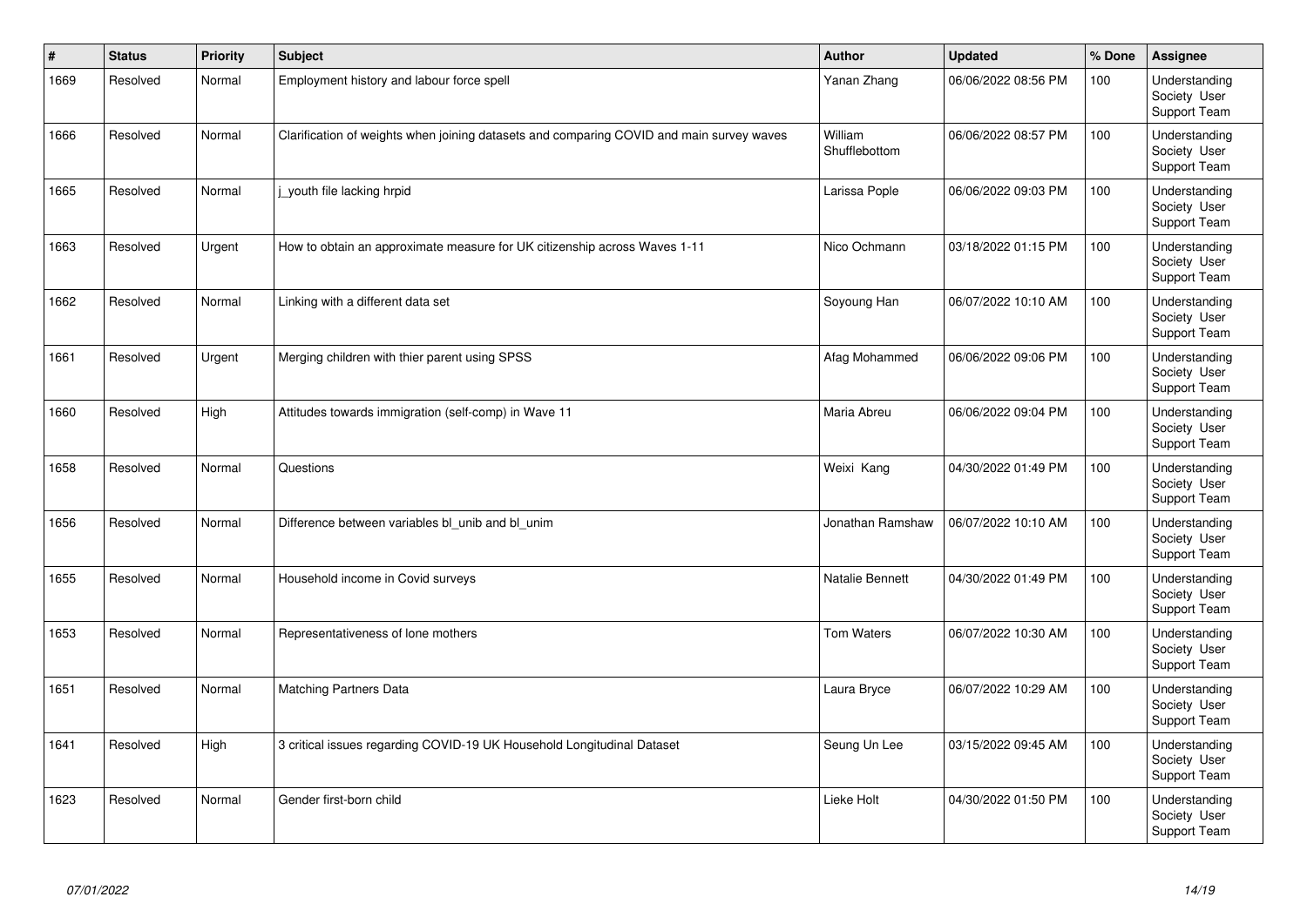| #    | <b>Status</b> | <b>Priority</b> | <b>Subject</b>                                                                                                                                | <b>Author</b>            | <b>Updated</b>      | % Done | Assignee                                      |
|------|---------------|-----------------|-----------------------------------------------------------------------------------------------------------------------------------------------|--------------------------|---------------------|--------|-----------------------------------------------|
| 1613 | Resolved      | High            | Linking administrative health data                                                                                                            | Lieke Holt               | 03/15/2022 09:46 AM | 100    | Understanding<br>Society User<br>Support Team |
| 1612 | Resolved      | Normal          | Understanding length of time unemployed                                                                                                       | Chris Percy              | 05/10/2022 04:12 AM | 100    | Understanding<br>Society User<br>Support Team |
| 1591 | Resolved      | High            | Design and testing of questionnaire questions                                                                                                 | <b>Will Barnes</b>       | 11/26/2021 06:13 PM | 100    | Understanding<br>Society User<br>Support Team |
| 931  | Resolved      | Normal          | twins                                                                                                                                         | Valentina Tocchioni      | 08/14/2018 04:22 PM | 100    | Valentina<br>Tocchioni                        |
| 971  | Resolved      | Normal          | Merging Parents with SDQ                                                                                                                      | Vicky Thompson           | 08/14/2018 05:41 PM | 100    | Vicky Thompson                                |
| 928  | Resolved      | Normal          | Merging Youth.                                                                                                                                | Vicky Thompson           | 08/14/2018 04:15 PM | 100    | Vicky Thompson                                |
| 1026 | Resolved      | Normal          | Personality composite scores                                                                                                                  | Y Hu                     | 10/12/2018 02:42 PM | 100    | Y Hu                                          |
| 1042 | Resolved      | Normal          | usage of social welfare services                                                                                                              | Yanan Zhang              | 10/12/2018 04:20 PM | 100    | Yanan Zhang                                   |
| 993  | Resolved      | Urgent          | merging birth month and birth year to idresp and youth surveys                                                                                | Yaroslava<br>Zemlyanska  | 08/14/2018 05:45 PM | 100    | Yaroslava<br>Zemlyanska                       |
| 1059 | Resolved      | Normal          | the variable in BHPS "drinking"                                                                                                               | <b>Yuting Deng</b>       | 10/12/2018 04:22 PM | 100    | <b>Yuting Deng</b>                            |
| 1030 | Resolved      | Normal          | how to incorporate the ISCO-88 into the regression in STATA                                                                                   | <b>Yuting Deng</b>       | 10/12/2018 04:20 PM | 100    | <b>Yuting Deng</b>                            |
| 1028 | Resolved      | Normal          | BHPS variables "drinking" +"obesity"                                                                                                          | <b>Yuting Deng</b>       | 10/12/2018 04:19 PM | 100    | <b>Yuting Deng</b>                            |
| 997  | Resolved      | Normal          | how to find the variable "drinking" in the BHPS?                                                                                              | <b>Yuting Deng</b>       | 08/14/2018 05:46 PM | 100    | <b>Yuting Deng</b>                            |
| 895  | Resolved      | Immediate       | data release mental health and social media                                                                                                   | danilo di emidio         | 08/14/2018 04:02 PM | 100    | danilo di emidio                              |
| 1196 | Resolved      | High            | Adapting syntax from website ("Matching individuals within a household") - queries                                                            | fabiana macor            | 06/07/2019 01:55 PM | 100    | fabiana macor                                 |
| 905  | Resolved      | Urgent          | Overview of variables for Innovation Panel                                                                                                    | francesca salvati        | 08/14/2018 04:05 PM | 100    | francesca salvati                             |
| 1674 | Resolved      | Normal          | Merging parstyle and indresp using hidp                                                                                                       | Jose Leonard<br>Humiding | 03/31/2022 10:45 AM | 100    |                                               |
| 1668 | Resolved      | Normal          | Net household income including housing benefit adjustment                                                                                     | Rebecca Benson           | 06/06/2022 08:41 PM | 100    |                                               |
| 1644 | Resolved      | Normal          | Inapplicable issue                                                                                                                            | Jo Cairns                | 03/15/2022 09:49 AM | 100    |                                               |
| 1642 | Resolved      | Normal          | Incomplete Merge of Longitudinal individual indresp variables (a - k; 1 - 11) and longitudinal<br>hhresp variables - Unmatched Data both ways | Sue Easton               | 03/15/2022 09:43 AM | 100    |                                               |
| 1639 | Resolved      | Normal          | Creating housing benefit indicator using _renthb & _renthb_bh                                                                                 | Jack Hewton              | 01/27/2022 01:55 PM | 100    |                                               |
| 1634 | Resolved      | Normal          | Employment Status History Wave 1 of UKHLS                                                                                                     | <b>ISHA GUPTA</b>        | 03/15/2022 09:47 AM | 100    |                                               |
| 1630 | Resolved      | High            | Date of birth data                                                                                                                            | <b>ISHA GUPTA</b>        | 03/15/2022 09:48 AM | 100    |                                               |
| 1621 | Resolved      | High            | How to merge two data files from two different waves?                                                                                         | amwaj abugamza           | 01/27/2022 02:11 PM | 100    |                                               |
| 1620 | Resolved      | Normal          | Raven Progressive Matrix                                                                                                                      | Hai Tran                 | 01/27/2022 01:59 PM | 100    |                                               |
| 1619 | Resolved      | Normal          | Differentiating between income-based benefits and contribution-based / "new style" benefits<br>(JSA, ESA)                                     | Lucas Auer               | 01/27/2022 01:59 PM | 100    |                                               |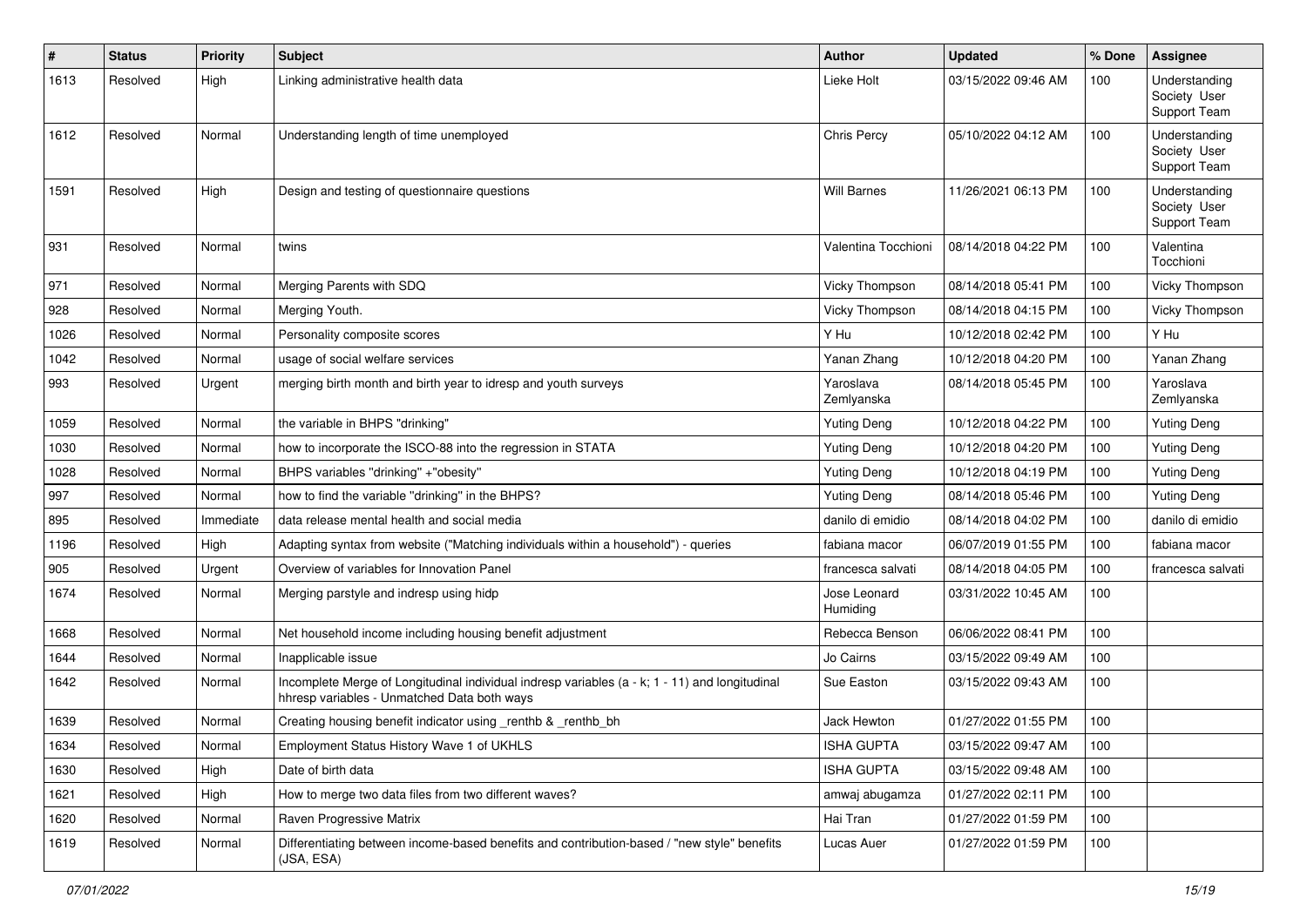| $\#$ | <b>Status</b> | <b>Priority</b> | <b>Subject</b>                                                                                                       | Author                 | <b>Updated</b>      | % Done | Assignee |
|------|---------------|-----------------|----------------------------------------------------------------------------------------------------------------------|------------------------|---------------------|--------|----------|
| 1618 | Resolved      | Normal          | Measuring attacks in the home using wave 1 module on harassment. Q'aire suggests this is<br>possible. Data does not. | vanessa gash           | 01/27/2022 02:11 PM | 100    |          |
| 1617 | Resolved      | Normal          | Rare cases of time varying psu and strata                                                                            | Lucas Auer             | 12/14/2021 02:49 PM | 100    |          |
| 1615 | Resolved      | Normal          | Enquiry of participants data collection                                                                              | Erica Lee              | 01/27/2022 02:09 PM | 100    |          |
| 1614 | Resolved      | Normal          | ibstat Wave 11                                                                                                       | Theocharis<br>Kromydas | 01/27/2022 02:09 PM | 100    |          |
| 1611 | Resolved      | High            | Geographical data                                                                                                    | Chiara Costi           | 01/27/2022 02:08 PM | 100    |          |
| 1610 | Resolved      | High            | Weighting method for IP4 refreshment sample                                                                          | Jun Wang               | 01/27/2022 02:05 PM | 100    |          |
| 1609 | Resolved      | Normal          | Including/excluding zero weights changes SEs (but not coefficients)                                                  | Marie Mueller          | 01/27/2022 02:05 PM | 100    |          |
| 1608 | Resolved      | Normal          | Question about weights for analysis of child and youth data                                                          | Marie Mueller          | 01/27/2022 02:06 PM | 100    |          |
| 1607 | Resolved      | Normal          | Questionnaire Sequencing for the last 5 minutes- EMBS                                                                | vanessa gash           | 01/27/2022 02:07 PM | 100    |          |
| 1606 | Resolved      | Normal          | Adult Subject Birth Order                                                                                            | <b>INGO OUTES</b>      | 01/27/2022 02:08 PM | 100    |          |
| 1605 | Resolved      | Normal          | Life Satisfaction Data                                                                                               | Alex Brown             | 12/14/2021 01:43 PM | 100    |          |
| 1604 | Resolved      | Normal          | religiosity variables                                                                                                | A J                    | 12/14/2021 01:42 PM | 100    |          |
| 1602 | Resolved      | Normal          | unemployment rate                                                                                                    | Seok Woo Kwon          | 12/14/2021 01:42 PM | 100    |          |
| 1601 | Resolved      | Normal          | SF-12 Physical and Mental Component Scores                                                                           | Karen Mak              | 12/14/2021 01:38 PM | 100    |          |
| 1600 | Resolved      | Normal          | 'Other' response in hsownd variable                                                                                  | James Morrison         | 12/14/2021 01:37 PM | 100    |          |
| 1599 | Resolved      | Normal          | Recreating adresp17 - person number of responsible adult                                                             | James Oswald           | 12/14/2021 01:37 PM | 100    |          |
| 1598 | Resolved      | Normal          | Time Use Module                                                                                                      | Ewa Jarosz             | 12/14/2021 01:37 PM | 100    |          |
| 1597 | Resolved      | Normal          | UK born variable for BHPS member in UKHLS                                                                            | stephen jivraj         | 12/14/2021 01:36 PM | 100    |          |
| 1596 | Resolved      | Normal          | Identifying a birth in indresp                                                                                       | Giorgio Piccitto       | 12/14/2021 01:36 PM | 100    |          |
| 1595 | Resolved      | Normal          | Modified OECD equivalence scale in BHPS                                                                              | Marek Rojicek          | 12/14/2021 01:31 PM | 100    |          |
| 1594 | Resolved      | Normal          | Distributing household level information to individuals                                                              | James Morrison         | 12/14/2021 01:36 PM | 100    |          |
| 1593 | Resolved      | Normal          | Are the BHPS and UKHLS pidp values unique?                                                                           | A J                    | 12/14/2021 01:35 PM | 100    |          |
| 1592 | Resolved      | Normal          | individual records for variables collected during the survey                                                         | Weigang Yan            | 12/14/2021 01:35 PM | 100    |          |
| 1590 | Resolved      | High            | Creating a weight variable for fixed effects analysis                                                                | Karen Mak              | 12/14/2021 01:34 PM | 100    |          |
| 1589 | Resolved      | Normal          | Tracking individuals moving house: lack of wave 2 data for addrmov_dv and distmov_dv                                 | <b>Richard Belcher</b> | 12/14/2021 01:34 PM | 100    |          |
| 1588 | Resolved      | High            | Combining the BHPS and UKHLS CNEF datasets                                                                           | A J                    | 12/14/2021 01:33 PM | 100    |          |
| 1587 | Resolved      | Normal          | panssec8_dv                                                                                                          | Michael Vallely        | 01/27/2022 02:06 PM | 100    |          |
| 1586 | Resolved      | High            | Merging UKHLS waves and optimal weight                                                                               | Gonçalo Gameiro        | 12/14/2021 01:33 PM | 100    |          |
| 1585 | Resolved      | Normal          | Weights for youth dataset                                                                                            | Ruth Plackett          | 10/12/2021 02:36 PM | 100    |          |
| 1584 | Resolved      | Normal          | "inapplicable" end date of maternity leave & how to find out when leave ended                                        | Laura Jones            | 12/14/2021 01:31 PM | 100    |          |
| 1583 | Resolved      | Normal          | Children in Wave 1 of BHPS                                                                                           | Chris Tracey           | 10/11/2021 05:41 PM | 100    |          |
| 1582 | Resolved      | High            | UKHLS labour liked data                                                                                              | Maria Cabrera          | 10/12/2021 02:16 PM | 100    |          |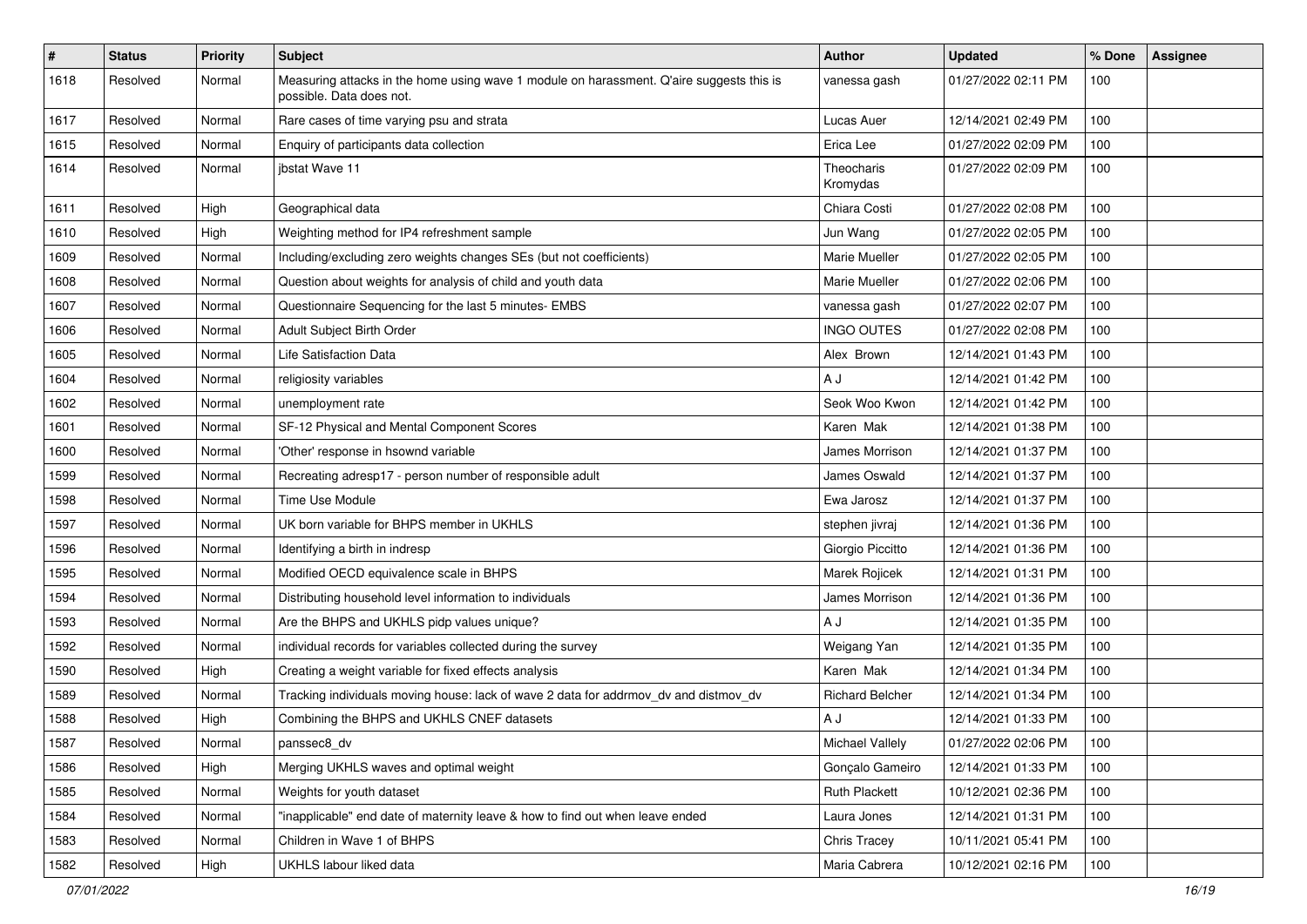| $\pmb{\#}$ | <b>Status</b> | <b>Priority</b> | <b>Subject</b>                                                                                                                 | Author                     | <b>Updated</b>      | % Done | Assignee |
|------------|---------------|-----------------|--------------------------------------------------------------------------------------------------------------------------------|----------------------------|---------------------|--------|----------|
| 1581       | Resolved      | Normal          | Variables for the creation of education history spells                                                                         | Constantin von<br>Estorff  | 12/14/2021 01:32 PM | 100    |          |
| 1580       | Resolved      | Normal          | Questionnaire items relating to Social Capital                                                                                 | <b>Edward Edgerton</b>     | 10/12/2021 02:19 PM | 100    |          |
| 1579       | Resolved      | Normal          | Refreshment sample IP4                                                                                                         | Elena Graetz               | 10/12/2021 02:19 PM | 100    |          |
| 1578       | Resolved      | High            | <b>Covid Universal Credit Variables</b>                                                                                        | Sarmed Hyder               | 10/12/2021 02:16 PM | 100    |          |
| 1577       | Resolved      | Normal          | South Africa - anyone if there's an equivalent to BHPS in South Africa and/or where find South<br>African wellbeing data sets? | Charlotte Österman         | 10/12/2021 02:22 PM | 100    |          |
| 1576       | Resolved      | Normal          | variables in Lower super output areas                                                                                          | Weigang Yan                | 10/12/2021 02:31 PM | 100    |          |
| 1575       | Resolved      | High            | jk mainstage survey and COVID-19 survey responses-timing                                                                       | Theocharis<br>Kromydas     | 10/12/2021 02:31 PM | 100    |          |
| 1574       | Resolved      | Normal          | Children's weights in the COVID-19 survey                                                                                      | Carla Grindel              | 12/14/2021 01:32 PM | 100    |          |
| 1573       | Resolved      | Normal          | Pension contribution variable in BHPS                                                                                          | Laurence O'Brien           | 10/12/2021 02:21 PM | 100    |          |
| 1572       | Resolved      | High            | Weighting in multilevel modelling in R Studio                                                                                  | Nora Chabach               | 10/12/2021 02:20 PM | 100    |          |
| 1571       | Resolved      | High            | Coding of Arts Variables (Wave 2 & 5)                                                                                          | Ipsitaa Khullar            | 10/12/2021 02:33 PM | 100    |          |
| 1570       | Resolved      | Normal          | BHPS hhmove variable with 0 values                                                                                             | Marek Rojicek              | 10/12/2021 02:51 PM | 100    |          |
| 1569       | Resolved      | Normal          | <b>USoc Query SEISS</b>                                                                                                        | Josh Munday                | 10/12/2021 04:49 PM | 100    |          |
| 1568       | Resolved      | Normal          | Household income components                                                                                                    | <b>Matt Barnes</b>         | 10/12/2021 02:51 PM | 100    |          |
| 1567       | Resolved      | Normal          | Information about most recent job                                                                                              | <b>Catherine Bunting</b>   | 08/10/2021 12:13 PM | 100    |          |
| 1565       | Resolved      | High            | Income Variable: Drop negative values?                                                                                         | Ipsitaa Khullar            | 10/12/2021 02:52 PM | 100    |          |
| 1563       | Resolved      | Normal          | Survey Participant Drop-Outs                                                                                                   | Ethan Hood                 | 10/12/2021 02:53 PM | 100    |          |
| 1562       | Resolved      | Normal          | Is the answer to question #933 up to date?                                                                                     | Danuta<br>Zyczynska-Ciolek | 08/05/2021 11:02 AM | 100    |          |
| 1561       | Resolved      | Normal          | Residential mobility of youth and children                                                                                     | Marie Mueller              | 08/05/2021 11:02 AM | 100    |          |
| 1560       | Resolved      | Normal          | <b>Project Query</b>                                                                                                           | Casper Gill                | 10/12/2021 02:53 PM | 100    |          |
| 1559       | Resolved      | Normal          | Scottish Sample Size and Breakdown                                                                                             | Ethan Hood                 | 10/12/2021 02:54 PM | 100    |          |
| 1558       | Resolved      | Normal          | Cross-sectional vs longitudinal weights                                                                                        | Carolin Schmidt            | 10/12/2021 02:32 PM | 100    |          |
| 1557       | Resolved      | Urgent          | Survey design                                                                                                                  | Iris Wang                  | 10/12/2021 02:55 PM | 100    |          |
| 1556       | Resolved      | High            | Covid-19 weighting                                                                                                             | Katie Cross                | 07/06/2021 04:48 PM | 100    |          |
| 1555       | Resolved      | High            | Weighting across main survey and Covid-19 survey                                                                               | Mary Reader                | 10/12/2021 02:55 PM | 100    |          |
| 1553       | Resolved      | Urgent          | Household asset                                                                                                                | Iris Wang                  | 10/12/2021 02:56 PM | 100    |          |
| 1550       | Resolved      | Normal          | Modern Slavery and Children Data                                                                                               | Amy Watts                  | 10/12/2021 02:57 PM | 100    |          |
| 1548       | Resolved      | Normal          | 4-digit-ISCO-08?                                                                                                               | Tobias Wolfram             | 10/12/2021 02:58 PM | 100    |          |
| 1547       | Resolved      | Normal          | Question about the Zz_ part in youth weights                                                                                   | Marie Mueller              | 05/25/2021 03:27 PM | 100    |          |
| 1546       | Resolved      | Normal          | Wave 8 innovation panel trace/keystroke files for a few cases as a manipulation check                                          | Dana Garbarski             | 08/05/2021 01:49 PM | 100    |          |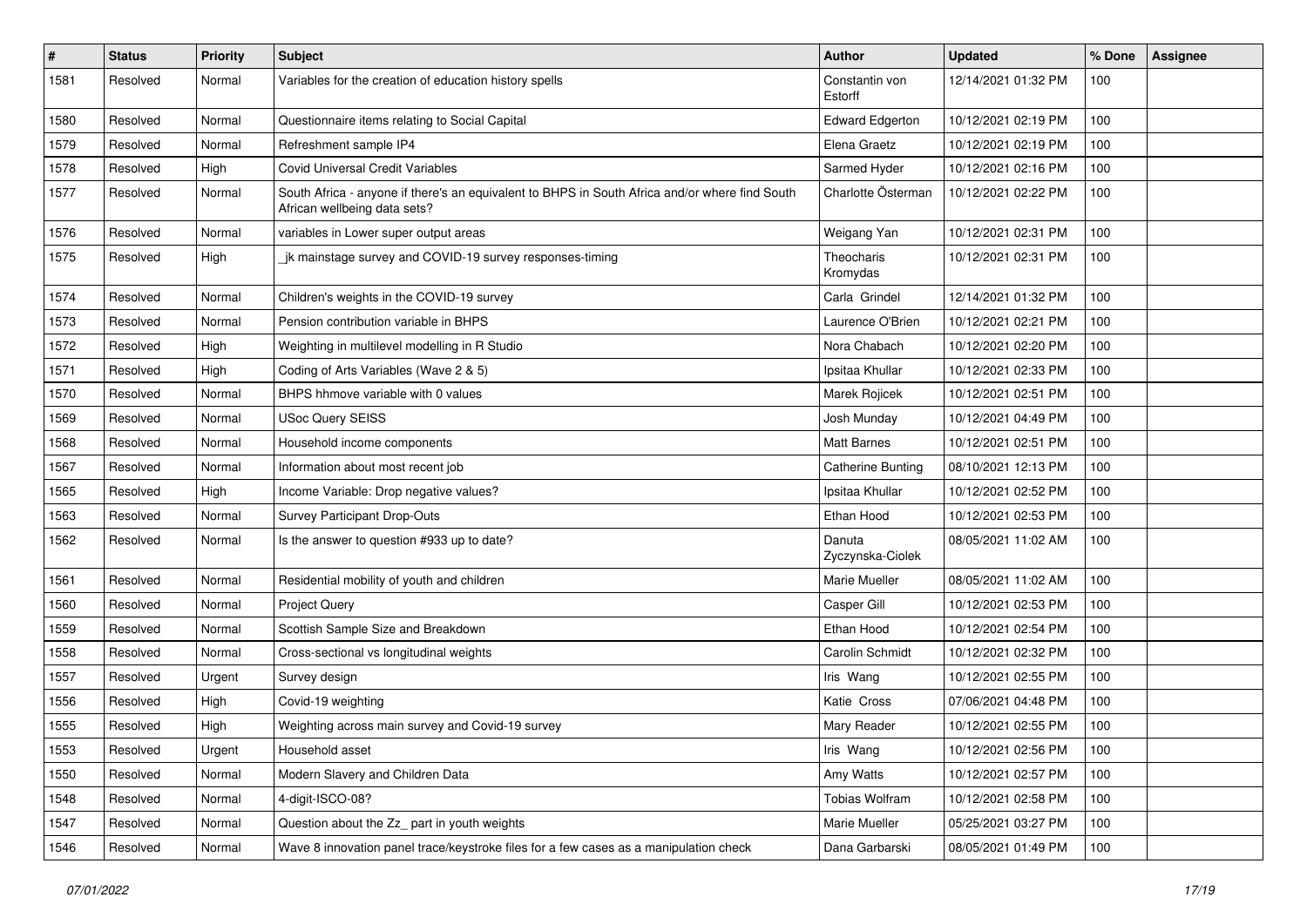| $\#$ | <b>Status</b> | <b>Priority</b> | <b>Subject</b>                                                                                                                                                                            | Author                              | <b>Updated</b>      | % Done | Assignee |
|------|---------------|-----------------|-------------------------------------------------------------------------------------------------------------------------------------------------------------------------------------------|-------------------------------------|---------------------|--------|----------|
| 1545 | Resolved      | Normal          | has birthy variable name changed over USoc waves?                                                                                                                                         | babar neyazi                        | 10/12/2021 02:58 PM | 100    |          |
| 1543 | Resolved      | Normal          | Inapplicanle racel data                                                                                                                                                                   | I Dutta                             | 10/12/2021 02:59 PM | 100    |          |
| 1542 | Resolved      | Normal          | Health conditions in 2019 mainstage data                                                                                                                                                  | Andrew Bryce                        | 10/12/2021 02:59 PM | 100    |          |
| 1541 | Resolved      | Normal          | Benefit income in indresp and income file: what accounts for the differences between<br>frmnthimp_dv and fimnsben_dv, and how can I retrieve benefit amounts for non-matching<br>records? | Gabriele Mari                       | 10/12/2021 03:00 PM | 100    |          |
| 1540 | Resolved      | High            | Variable that identifies the household member that is responsible for the paying the housing cost                                                                                         | <b>OLAYIWOLA</b><br><b>OLADIRAN</b> | 05/18/2021 08:46 AM | 100    |          |
| 1539 | Resolved      | Normal          | Identifying indivdiual movers                                                                                                                                                             | Vivian So                           | 10/12/2021 03:00 PM | 100    |          |
| 1538 | Resolved      | Normal          | Comparing health conditions across US waves 1-10                                                                                                                                          | James Morrison                      | 10/12/2021 03:01 PM | 100    |          |
| 1537 | Resolved      | Normal          | query re. b_wlk30min                                                                                                                                                                      | Jennifer Knights                    | 10/12/2021 03:02 PM | 100    |          |
| 1536 | Resolved      | Normal          | Happiness Questionnaire in Youth Survey                                                                                                                                                   | Amy Orben                           | 10/12/2021 03:03 PM | 100    |          |
| 1535 | Resolved      | Normal          | b sf12mcs dv SF-12 Mental Component Summary (PCS)                                                                                                                                         | Jennifer Knights                    | 10/12/2021 03:03 PM | 100    |          |
| 1534 | Resolved      | Normal          | b scsf6c - last 4 weeks: felt downhearted and depressed                                                                                                                                   | Jennifer Knights                    | 10/12/2021 04:50 PM | 100    |          |
| 1533 | Resolved      | Normal          | Adjusting weights when constructing a calendar year from two waves                                                                                                                        | Charlotte<br>Bermingham             | 04/30/2021 07:29 AM | 100    |          |
| 1532 | Resolved      | Normal          | b_scsf6c - last 4 weeks: felt downhearted and depressed                                                                                                                                   | Jennifer Knights                    | 10/12/2021 04:51 PM | 100    |          |
| 1531 | Resolved      | Normal          | w_sf12mcs_dv - SF-12 Mental Component Summary (PCS)                                                                                                                                       | Jennifer Knights                    | 10/12/2021 04:51 PM | 100    |          |
| 1530 | Resolved      | Normal          | Questions for assignment                                                                                                                                                                  | Jennifer Knights                    | 10/12/2021 04:52 PM | 100    |          |
| 1529 | Resolved      | Normal          | Linking couples across waves                                                                                                                                                              | yoav Eilon                          | 08/05/2021 01:50 PM | 100    |          |
| 1528 | Resolved      | Normal          | Difference between mainstage 2019 data and wave 10 UKHLS data                                                                                                                             | <b>Patrick Daniel</b>               | 03/31/2021 10:38 AM | 100    |          |
| 1527 | Resolved      | Normal          | parental education                                                                                                                                                                        | Danuta<br>Zyczynska-Ciolek          | 03/31/2021 04:17 PM | 100    |          |
| 1526 | Resolved      | Normal          | variable "region" - a mistake in "Variable Search tool?                                                                                                                                   | Danuta<br>Zyczynska-Ciolek          | 03/31/2021 04:18 PM | 100    |          |
| 1525 | Resolved      | High            | BHPS Wave 1-18: Which documentation to use to convert SIC codes (variable mrisic) to actual<br>industries.                                                                                | Simon Cremer                        | 10/12/2021 04:55 PM | 100    |          |
| 1524 | Resolved      | Normal          | Mortality weight adjustment                                                                                                                                                               | YT Wu                               | 03/25/2021 02:53 PM | 100    |          |
| 1523 | Resolved      | High            | Question on individual net labour income                                                                                                                                                  | Lydia Palumbo                       | 10/12/2021 04:53 PM | 100    |          |
| 1522 | Resolved      | Normal          | data availability and representativeness                                                                                                                                                  | Fernanda Leite<br>Lopez de Leon     | 10/12/2021 04:53 PM | 100    |          |
| 1521 | Resolved      | Normal          | How to merge variables from newborn file when my main unit are children?                                                                                                                  | Michaela Kyclova                    | 10/12/2021 04:53 PM | 100    |          |
| 1520 | Resolved      | Normal          | Pooling cross-sectional data of UKHLS - Waves 1 to 7                                                                                                                                      | Marie Mueller                       | 08/05/2021 01:56 PM | 100    |          |
| 1519 | Resolved      | Urgent          | Marital status (marstat dv) and presence of non-respondent partners (ppid==-8, sppid==-8)?                                                                                                | Abigail Dumalus                     | 10/12/2021 04:54 PM | 100    |          |
| 1518 | Resolved      | Normal          | Linkage to Hospital Episode Statistics                                                                                                                                                    | Rami Cosulich                       | 10/12/2021 04:54 PM | 100    |          |
| 1517 | Resolved      | Normal          | Covid weights                                                                                                                                                                             | Kate Dotsikas                       | 03/31/2021 04:13 PM | 100    |          |